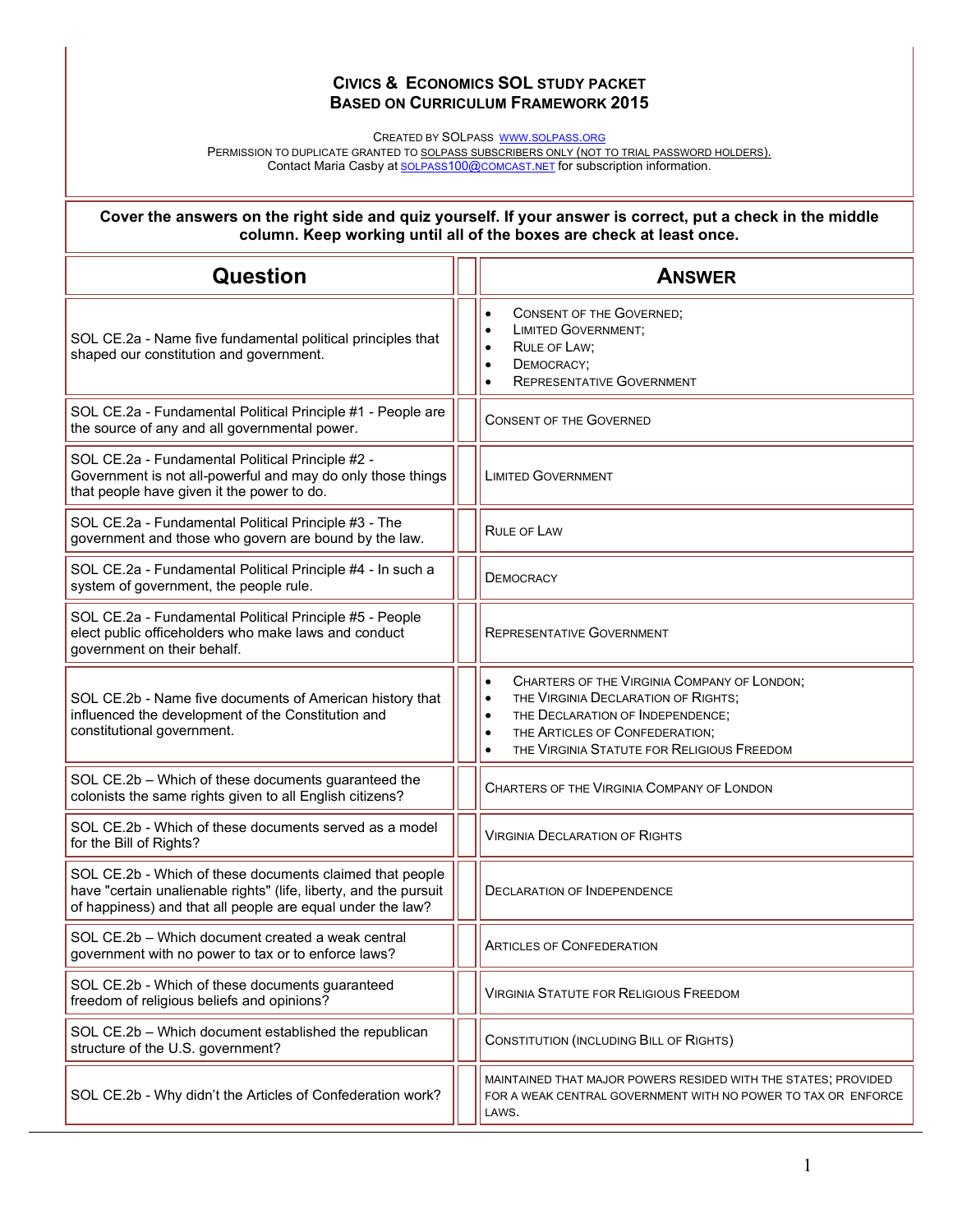| SOL CE.2b - Under the Articles of Confederation, most<br>power resided with the:                                                                    | <b>STATES</b>                                                                                                                                                                                                                                                                                                              |
|-----------------------------------------------------------------------------------------------------------------------------------------------------|----------------------------------------------------------------------------------------------------------------------------------------------------------------------------------------------------------------------------------------------------------------------------------------------------------------------------|
| SOL CE.2b - Which document stated grievances against the<br>king and declared the colonies' independence from Great<br>Britain?                     | <b>DECLARATION OF INDEPENDENCE</b>                                                                                                                                                                                                                                                                                         |
| SOL CE.2b - Which document protected the fundamental<br>freedoms of religion, speech, press, assembly, and petition?                                | THE BILL OF RIGHTS (THE FIRST 10 AMENDMENTS TO THE CONSTITUTION)                                                                                                                                                                                                                                                           |
| SOL CE.2b - Although the Constitution created a<br>government that guarantees majority rule, it also                                                | PROTECTS THE RIGHTS OF THE MINORITY (IN THE BILL OF RIGHTS)                                                                                                                                                                                                                                                                |
| SOL CE.2c - What is the introduction to the Constitution<br>called?                                                                                 | <b>THE PREAMBLE</b>                                                                                                                                                                                                                                                                                                        |
| SOL CE.2c - What are the first words in the Preamble to the<br>Constitution?                                                                        | "WE THE PEOPLE"                                                                                                                                                                                                                                                                                                            |
| SOL CE.2c-Why does the Preamble to the Constitution<br>begin with the words, "We the people"?                                                       | THESE WORDS ESTABLISH THAT THE POWER OF GOVERNMENT COMES<br>FROM THE PEOPLE.                                                                                                                                                                                                                                               |
| SOL CE.2c - What are the reasons stated in the preamble<br>for creating the government?                                                             | TO FORM A MORE PERFECT UNION<br>TO ESTABLISH JUSTICE<br>TO ENSURE DOMESTIC TRANQUILITY<br>TO PROVIDE FOR THE COMMON DEFENSE<br>TO PROMOTE THE GENERAL WELFARE<br>TO PRESERVE THE BLESSINGS OF LIBERTY                                                                                                                      |
| SOL CE.2d - Where are the rules for amending the<br>Constitution spelled out?                                                                       | IN THE CONSTITUTION ITSELF                                                                                                                                                                                                                                                                                                 |
| SOL CE.2d - The process for amending the Constitution is                                                                                            | <b>COMPLEX</b>                                                                                                                                                                                                                                                                                                             |
| SOL CE.2d - How many amendments have been added to<br>the Constitution?                                                                             | 27                                                                                                                                                                                                                                                                                                                         |
| SOL CE.2d - What is the process for amending the<br>Constitution?                                                                                   | THE PROPOSED AMENDMENT MUST BE APPROVED BY A TWO-THIRDS<br>MAJORITY OF BOTH HOUSES OF CONGRESS AND THEN RATIFIED BY THREE-<br>FOURTHS OF THE STATES<br><b>OR</b><br>APPROVED BY A CONVENTION CALLED BY TWO-THIRDS OF THE STATES, AND<br>THEN RATIFIED BY THREE-FOURTHS OF THE STATES (THIS METHOD HAS<br>NEVER BEEN USED). |
| SOL CE.2d - Has the Constitution of Virginia been<br>amended?                                                                                       | YES, IT HAS BEEN REWRITTEN SEVERAL TIMES                                                                                                                                                                                                                                                                                   |
| SOL CE.2d - What is the process for amending the<br>Constitution of Virginia?                                                                       | AMENDING THE VA CONSTITUTION REQUIRES ACTION BY THE GENERAL<br>ASSEMBLY OR A CONVENTION AND THEN RATIFICATION BY VOTERS OF<br><b>VIRGINIA</b>                                                                                                                                                                              |
| SOL CE.3a - What are the 2 means of obtaining U.S.<br>citizenship?                                                                                  | <b>BIRTH; NATURALIZATION</b>                                                                                                                                                                                                                                                                                               |
| SOL CE.3a - Which amendment defines 'citizens' as 'all<br>persons born or naturalized in the U.S. and subject to the<br>jurisdiction thereof?       | 14 <sup>TH</sup> AMENDMENT                                                                                                                                                                                                                                                                                                 |
| SOL CE.3a - A person with certain rights and duties under a<br>government, and who, by birth or by choice, owes allegiance<br>to that government -- | A CITIZEN                                                                                                                                                                                                                                                                                                                  |
| SOL CE.3a - Immigration and naturalization, particularly in<br>the twentieth century, have led to an increasingly<br>society.                       | <b>DIVERSE</b>                                                                                                                                                                                                                                                                                                             |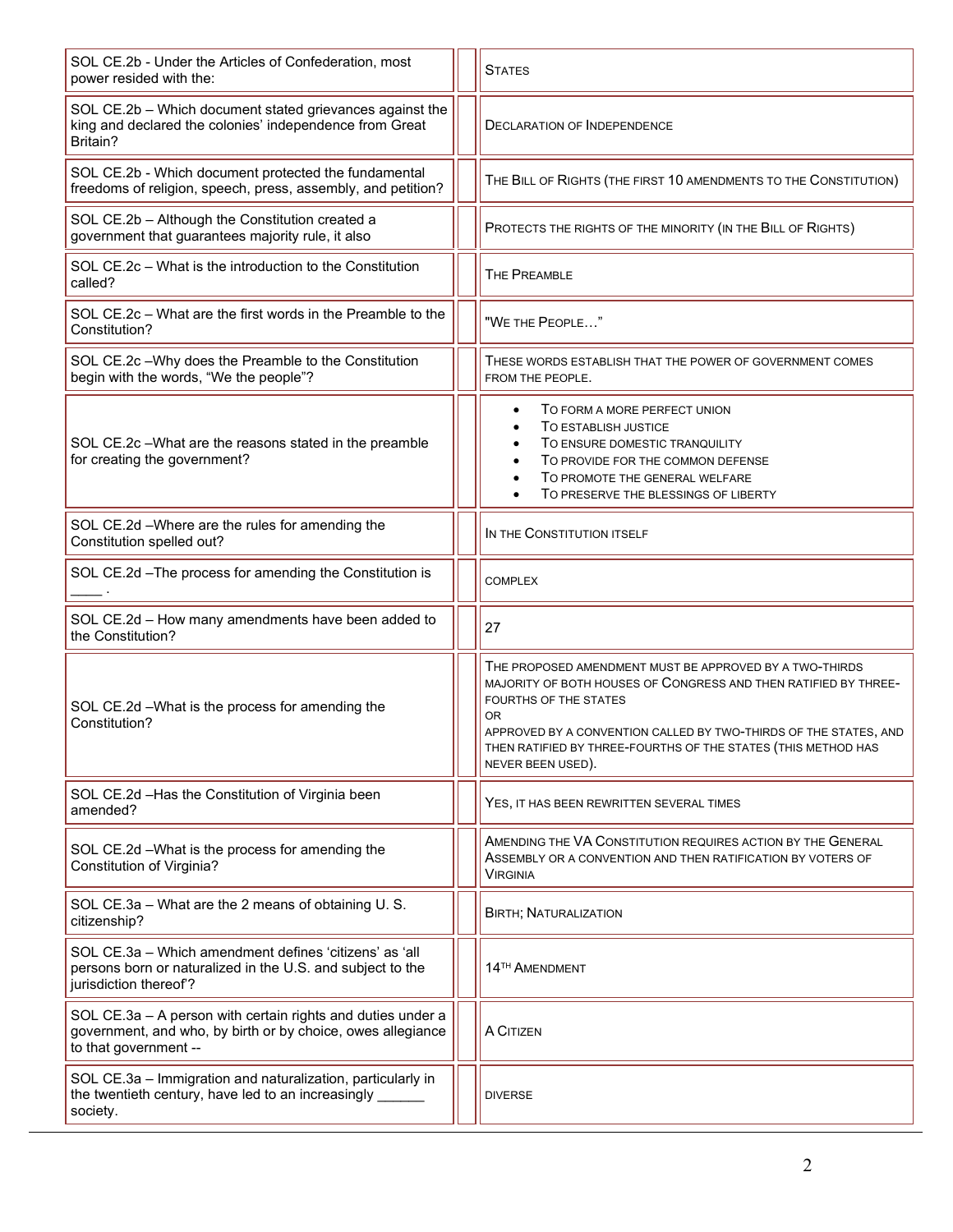| SOL CE.3a - How can a person born in a different country<br>become a U.S. citizen?                                                                                                     | THROUGH THE PROCESS OF NATURALIZATION                                                                                                                                                                                                                                                                                                                                 |
|----------------------------------------------------------------------------------------------------------------------------------------------------------------------------------------|-----------------------------------------------------------------------------------------------------------------------------------------------------------------------------------------------------------------------------------------------------------------------------------------------------------------------------------------------------------------------|
| SOL CE.3a - To become a citizen through naturalization,<br>what must a person demonstrate?                                                                                             | KNOWLEDGE OF AMERICAN HISTORY AND PRINCIPLES<br>THE ABILITY TO READ, SPEAK AND WRITE IN THE ENGLISH LANGUAGE                                                                                                                                                                                                                                                          |
| SOL CE.3b - The Constitution establishes and protects the<br>citizen's fundamental ________ and ______.                                                                                | RIGHTS, LIBERTIES                                                                                                                                                                                                                                                                                                                                                     |
| SOL CE.3b - Few rights, if any, are considered                                                                                                                                         | <b>ABSOLUTE</b>                                                                                                                                                                                                                                                                                                                                                       |
| SOL CE.3b - What does it mean to say that few rights, if<br>any, are considered absolute? Give an example.                                                                             | FREEDOM OF SPEECH DOES NOT MEAN A PERSON HAS THE RIGHT TO SHOUT<br>"FIRE" IN A CROWDED MOVIE THEATER.                                                                                                                                                                                                                                                                 |
| SOL CE.3b - Name five first amendment freedoms.                                                                                                                                        | FREEDOM OF SPEECH, RELIGION, PRESS, ASSEMBLY, AND PETITION                                                                                                                                                                                                                                                                                                            |
| SOL CE.3b - What is the 1st Amendment freedom that<br>protects people's right to peacefully gather?                                                                                    | <b>FREEDOM OF ASSEMBLY</b>                                                                                                                                                                                                                                                                                                                                            |
| SOL CE.3b - What is the 1st Amendment freedom that<br>protects people's right to make their views known to public<br>officials?                                                        | <b>FREEDOM OF PETITION</b>                                                                                                                                                                                                                                                                                                                                            |
| SOL CE.3b - What is the 1st Amendment freedom that gives<br>newspaper and TV reporters the right to gather and publish<br>information, including that which criticizes the government? | FREEDOM OF THE PRESS                                                                                                                                                                                                                                                                                                                                                  |
| SOL CE.3b - What is "due process"?                                                                                                                                                     | THE CONSTITUTIONAL PROTECTION AGAINST UNFAIR GOVERNMENTAL<br>ACTIONS AND LAWS.                                                                                                                                                                                                                                                                                        |
| SOL CE.3b - Which amendment extends the due process<br>protection to actions of the states?                                                                                            | THE 14TH AMENDMENT                                                                                                                                                                                                                                                                                                                                                    |
| SOL CE.3c - What are some of the important duties of a<br>citizen?                                                                                                                     | <b>OBEY LAWS</b><br><b>PAY TAXES</b><br>SERVE IN THE ARMED FORCES<br>SERVE ON A JURY OR AS A WITNESS IN COURT                                                                                                                                                                                                                                                         |
| SOL CE.3c - Are civic duties required or voluntary?                                                                                                                                    | <b>REQUIRED</b>                                                                                                                                                                                                                                                                                                                                                       |
| SOL CE.3c - Citizens who do not fulfill their civic duties can<br>face --                                                                                                              | LEGAL CONSEQUENCES (FINES, JAIL)                                                                                                                                                                                                                                                                                                                                      |
| SOL CE.3d - Unlike civic duties, civic responsibilities are -                                                                                                                          | <b>VOLUNTARY</b>                                                                                                                                                                                                                                                                                                                                                      |
| SOL CE.3d - What are some responsibilities of citizens?                                                                                                                                | <b>REGISTER AND VOTE;</b><br>$\bullet$<br>HOLD ELECTIVE OFFICE;<br>$\bullet$<br>INFLUENCE GOVERNMENT BY COMMUNICATING WITH GOVERNMENT<br>OFFICIALS;<br>SERVE IN VOLUNTARY, APPOINTED POSITIONS;<br>PARTICIPATE IN POLITICAL CAMPAIGNS;<br>$\bullet$<br>KEEP INFORMED REGARDING CURRENT ISSUES;<br>$\bullet$<br>RESPECT OTHERS' RIGHTS TO AN EQUAL VOICE IN GOVERNMENT |
| SOL CE.3d - Paying taxes is a civic --                                                                                                                                                 | <b>DUTY</b>                                                                                                                                                                                                                                                                                                                                                           |
| SOL CE.3d - Keeping informed about current issues is a<br>civic --                                                                                                                     | <b>RESPONSIBILITY</b>                                                                                                                                                                                                                                                                                                                                                 |
| SOL CE.3d - Serving on a jury when called is a civic --                                                                                                                                | <b>DUTY</b>                                                                                                                                                                                                                                                                                                                                                           |
| SOL CE.3d - Serving in the armed forces when called by the<br>draft is a civic --                                                                                                      | <b>DUTY</b>                                                                                                                                                                                                                                                                                                                                                           |
| SOL CE.3d - Voting is a civic --                                                                                                                                                       | <b>RESPONSIBILITY</b>                                                                                                                                                                                                                                                                                                                                                 |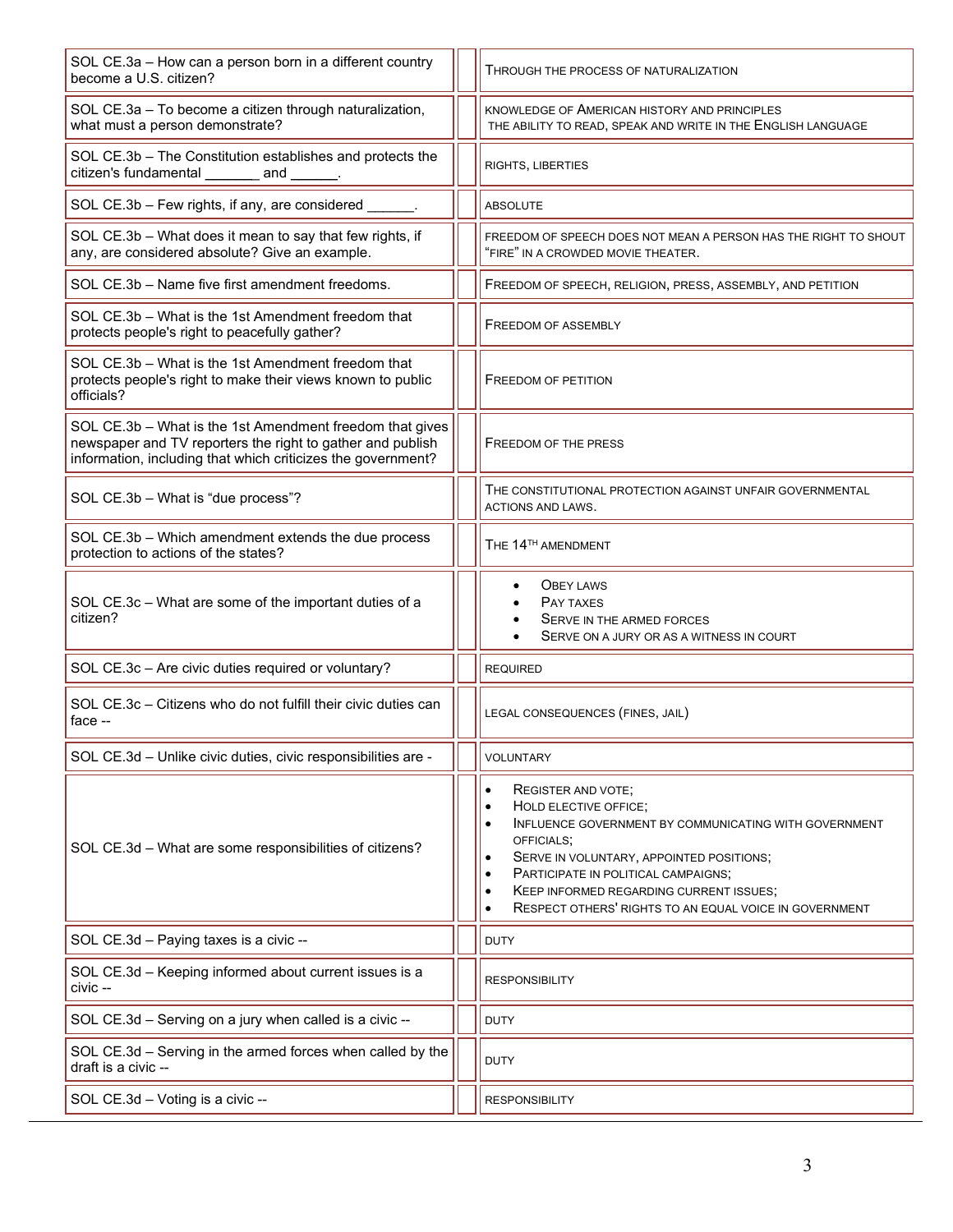| SOL CE.3d - Obeying the law is a civic --                                                                                                        | <b>DUTY</b>                                                                                                                                                                                                                                                                      |
|--------------------------------------------------------------------------------------------------------------------------------------------------|----------------------------------------------------------------------------------------------------------------------------------------------------------------------------------------------------------------------------------------------------------------------------------|
| SOL CE.3d - Volunteering to serve your community is a civic                                                                                      | <b>RESPONSIBILITY</b>                                                                                                                                                                                                                                                            |
| SOL CE.4 - What are some personal traits of good citizens?                                                                                       | TRUSTWORTHINESS AND HONESTY;<br>$\bullet$<br>COURTESY AND RESPECT FOR THE RIGHTS OF OTHERS;<br>$\bullet$<br>RESPONSIBILITY, ACCOUNTABILITY, AND SELF-RELIANCE;<br>٠<br><b>RESPECT FOR THE LAW;</b><br>$\bullet$<br><b>PATRIOTISM</b><br>$\bullet$<br>PARTICIPATION IN CIVIC LIFE |
| SOL CE.5a - Political parties play a key role in government<br>and provide opportunities for citizens to __________ in the<br>political process. | <b>PARTICIPATE</b>                                                                                                                                                                                                                                                               |
| SOL CE.5a - What are the functions of political parties?                                                                                         | RECRUITING AND NOMINATING CANDIDATES;<br>$\bullet$<br>EDUCATING THE ELECTORATE ABOUT CAMPAIGN ISSUES;<br>٠<br>HELPING CANDIDATES WIN ELECTIONS;<br><b>MONITORING OFFICEHOLDERS</b>                                                                                               |
| SOL CE.5b - The American political process is<br>characterized by a ______________ system.                                                       | <b>TWO-PARTY</b>                                                                                                                                                                                                                                                                 |
| SOL CE.5b - Third parties _____ win elections, but they<br>play an important role.                                                               | RARELY                                                                                                                                                                                                                                                                           |
| SOL CE.5b - How are the major political parties similar?                                                                                         | BOTH INFLUENCE PUBLIC POLICIES; BOTH REFLECT BOTH LIBERAL AND<br>CONSERVATIVE VIEWS; BOTH WIN MAJORITY SUPPORT BY APPEALING TO<br>THE POLITICAL CENTER                                                                                                                           |
| SOL CE.5b - How are the major political parties different?                                                                                       | THEY EXPRESS DIFFERENT VIEWS ON ISSUES WHICH ARE STATED IN THE<br>PARTY'S PLATFORM AND STATED BY CANDIDATES IN THE CAMPAIGN                                                                                                                                                      |
| SOL CE.5b - How do third parties differ from the two major<br>parties?                                                                           | THEY INTRODUCE NEW IDEAS OR PRESS FOR A PARTICULAR ISSUE; THEY<br>OFTEN REVOLVE AROUND A POLITICAL PERSONALITY (E.G., THEODORE<br>ROOSEVELT'S BULL MOOSE PARTY)                                                                                                                  |
| SOL CE.5b - If third parties rarely win, why are they<br>important?                                                                              | THEY INTRODUCE NEW IDEAS, PRESS FOR PARTICULAR ISSUES, AND<br>SOMETIMES INFLUENCE THE OUTCOME FOR OTHER CANDIDATES                                                                                                                                                               |
| SOL CE.5b - Theodore Roosevelt ran for a second term in<br>1912 as part of a third "Progressive" party known as the --                           | <b>BULL MOOSE PARTY</b>                                                                                                                                                                                                                                                          |
| SOL CE.5c - How do citizens make informed choices<br>among candidates in elections?                                                              | VOTERS MUST EVALUATE INFORMATION PRESENTED IN POLITICAL<br>CAMPAIGNS, LOOKING FOR BIAS AND ACCURACY.                                                                                                                                                                             |
| SOL CE.5c - What are some of the strategies for evaluating<br>campaign speeches, literature, and advertisements for<br>accuracy?                 | <b>VOTERS SHOULD TRY TO</b><br>SEPARATE FACT FROM OPINION;<br>$\bullet$<br>LOOK FOR BIAS;<br>$\bullet$<br>EVALUATE SOURCES;<br>$\bullet$<br><b>IDENTIFY PROPAGANDA</b><br>$\bullet$                                                                                              |
| SOL CE.5c - What is "the media"?                                                                                                                 | NEWSPAPERS, TV, INTERNET - WAYS INFORMATION IS DISTRUSTED TO THE<br><b>PUBLIC</b>                                                                                                                                                                                                |
| SOL CE.5c - What role does the media play in the political<br>process?                                                                           | FAMILIARIZES THE PUBLIC WITH THE CANDIDATES;<br>٠<br>EMPHASIZES CERTAIN SELECTED ISSUES;<br>EXPRESSES OPINIONS IN EDITORIALS, POLITICAL CARTOONS, OP-ED<br>$\bullet$<br>PIECES;<br>BROADCASTS DIFFERENT POINTS OF VIEW                                                           |
| SOL CE.5d - The high cost of getting elected gives an<br>advantage to ______ candidates.                                                         | <b>WEALTHY</b>                                                                                                                                                                                                                                                                   |
| SOL CE.5d - Rising campaign costs require candidates to<br>conduct extensive -<br>activities.                                                    | <b>FUND-RAISING</b>                                                                                                                                                                                                                                                              |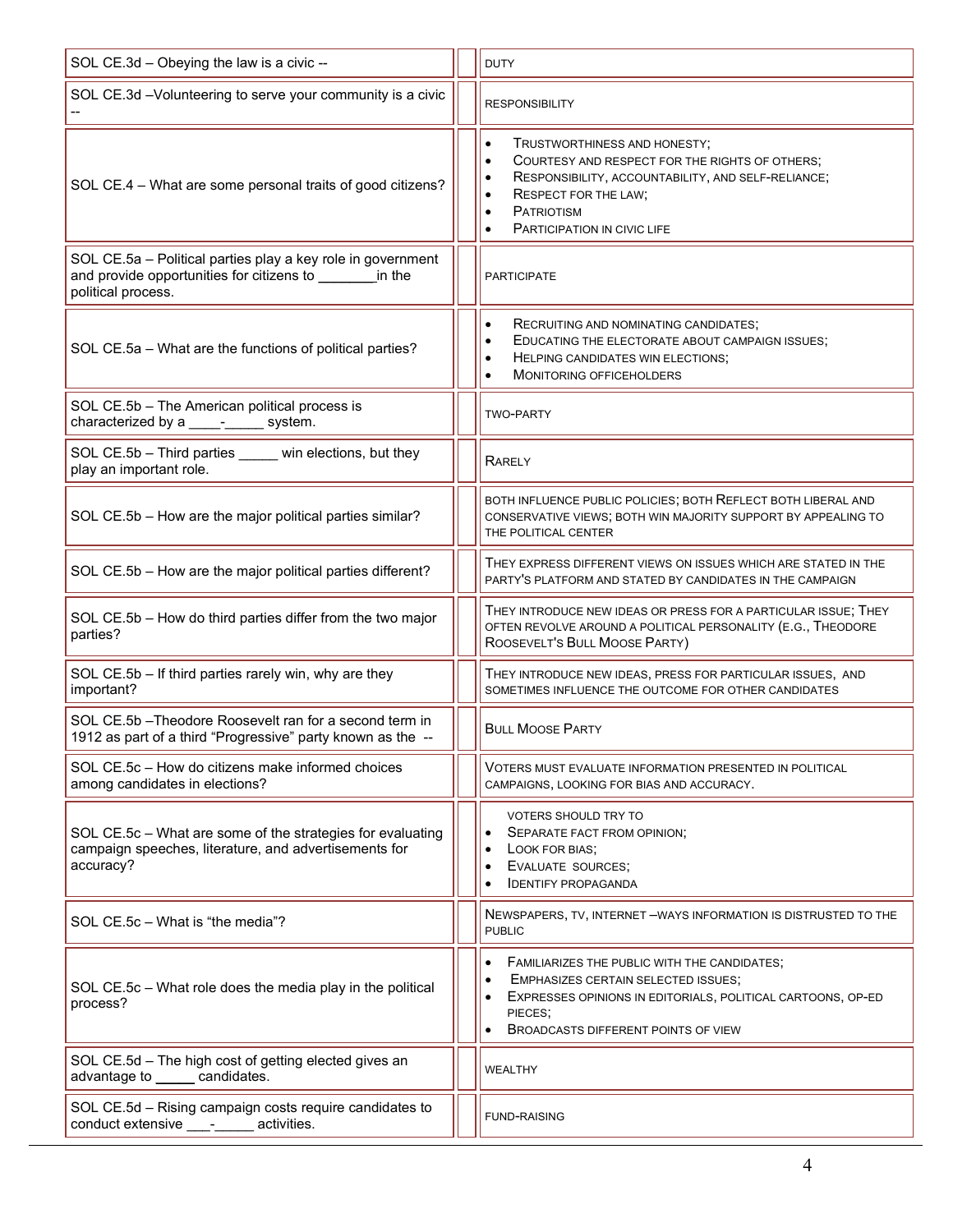| SOL CE.5d - Rising campaign costs encourage the<br>development of (PACs). What are PACs?                                                                                          | POLITICAL ACTION COMMITTEES                                                                                                                                   |
|-----------------------------------------------------------------------------------------------------------------------------------------------------------------------------------|---------------------------------------------------------------------------------------------------------------------------------------------------------------|
| SOL CE.5d - What do PACs do?                                                                                                                                                      | POLITICAL ACTION COMMITTEES (PACS) ARE ORGANIZATIONS DEDICATED<br>TO RAISING AND SPENDING MONEY TO EITHER ELECT OR DEFEAT POLITICAL<br>CANDIDATES.            |
| SOL CE.5d - Rising campaign costs have led to efforts to<br>reform -                                                                                                              | <b>CAMPAIGN FINANCE LAWS</b>                                                                                                                                  |
| SOL CE.5d - Campaign finance reform laws limit --                                                                                                                                 | THE AMOUNT INDIVIDUALS CAN CONTRIBUTE TO POLITICAL CANDIDATES AND<br>CAMPAIGNS.                                                                               |
| SOL CE.5e - A citizen who wishes to vote must first --                                                                                                                            | <b>REGISTER</b>                                                                                                                                               |
| SOL CE.5e - Who can register to vote in Virginia?                                                                                                                                 | A U.S. CITIZEN WHO IS A VIRGINIA RESIDENT AND 18 YEARS OLD BY<br><b>ELECTION DAY</b>                                                                          |
| SOL CE.5e - How does one register in Virginia?                                                                                                                                    | IN PERSON AT THE REGISTRAR'S OFFICE;<br>AT THE DIVISION OF MOTOR VEHICLES OR OTHER DESIGNATED SITE<br>BY MAIL                                                 |
| SOL CE.5e - When does voter registration close?                                                                                                                                   | 22 DAYS BEFORE ELECTION DAY                                                                                                                                   |
| SOL CE.5e - The number of citizens who register and vote<br>is related to -                                                                                                       | HOW IMPORTANT THE VOTERS CONSIDER THE ELECTION ISSUES.                                                                                                        |
| SOL CE.5e - Why do citizens often fail to vote?                                                                                                                                   | LACK OF INTEREST;<br><b>FAILURE TO REGISTER</b>                                                                                                               |
| SOL CE.5e - What are the factors in predicting which<br>citizens will vote?                                                                                                       | EDUCATION<br>AGE<br><b>INCOME</b>                                                                                                                             |
| SOL CE.5e - The percentage of voters who participate in<br>presidential elections is usually<br>than the<br>percentage of voters who participate in state and local<br>elections. | <b>GREATER</b>                                                                                                                                                |
| SOL CE.5e $-$ Every vote is $\underline{\qquad \qquad }$ .                                                                                                                        | <b>IMPORTANT</b>                                                                                                                                              |
| SOL CE.5e-How can students under 18 participate in<br>elections and in the democratic process?                                                                                    | BY WORKING ON CAMPAIGNS;<br>BY LEARNING ABOUT ELECTIONS AND VOTING IN SCHOOL ELECTIONS                                                                        |
| SOL CE.5f - The process is used to select the<br>President and Vice President of the United States.                                                                               | ELECTORAL COLLEGE                                                                                                                                             |
| SOL CE.5f - How does the electoral college select the<br>President and Vice President?                                                                                            | THE SLATE OF ELECTORS FOR EACH STATE IS CHOSEN BY POPULAR VOTE<br>DURING THE GENERAL ELECTION;<br>THE ELECTORS MEET TO VOTE FOR PRESIDENT AND VICE PRESIDENT. |
| SOL CE.5f - How does the electoral college process affect<br>the voting outcome?                                                                                                  | MOST STATES HAVE A "WINNER TAKE ALL" SYSTEM. EACH STATE GIVES ALL<br>OF ITS ELECTORAL VOTES TO ONE CANDIDATE.                                                 |
| SOL CE.5f - How does the "winner take all" system affect<br>how candidates campaign?                                                                                              | CANDIDATES TARGET LARGE STATES WITH THE GREATEST NUMBER OF<br>ELECTORAL VOTES.                                                                                |
| SOL CE.5f - In a winner-take-all electoral college system,<br>why should candidates pay any attention at all to small<br>states?                                                  | IN A TIGHT RACE, THE ELECTORAL VOTES OF SMALL STATES MAY MAKE THE<br>DIFFERENCE BETWEEN WINNING AND LOSING.                                                   |
| SOL CE.5f - What determines the number of electors given<br>to each state?                                                                                                        | THE STATE'S CONGRESSIONAL REPRESENTATION.                                                                                                                     |
| SOL CE.5f - How does the electoral college favor a two-<br>party system?                                                                                                          | A THIRD PARTY CANDIDATE CAN GET A SUBSTANTIAL VOTE IN EACH STATE<br>AND STILL END UP WITHOUT ANY ELECTORAL VOTES DUE TO "WINNER TAKE<br>ALL".                 |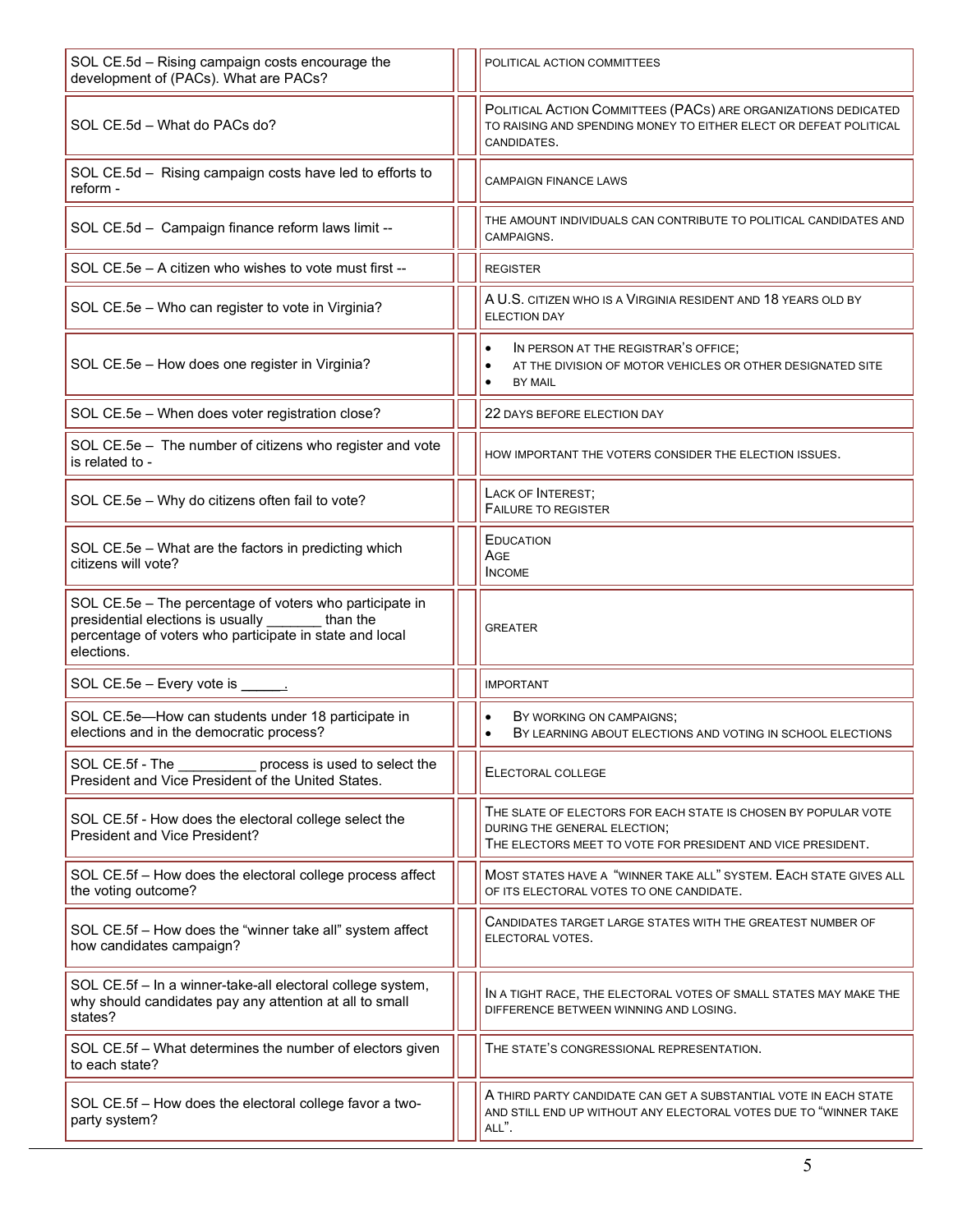| SOL CE.6a – The Executive branch of the national<br>government --                                                                            | THE PRESIDENT IF THE CHIEF EXECUTIVE OFFICER OF THE NATION;<br>EXECUTES LAW OF THE LAND;<br>PREPARES ANNUAL BUDGET FOR CONGRESSIONAL ACTION;<br>APPOINTS CABINET OFFICERS, AMBASSADORS, AND FEDERAL JUDGES;<br>ADMINISTERS FEDERAL BUREAUCRACY |
|----------------------------------------------------------------------------------------------------------------------------------------------|------------------------------------------------------------------------------------------------------------------------------------------------------------------------------------------------------------------------------------------------|
| SOL CE.6a - The Judicial branch --                                                                                                           | CONSISTS OF THE COURTS                                                                                                                                                                                                                         |
| SOL CE.6a - The highest court in the land                                                                                                    | THE SUPREME COURT                                                                                                                                                                                                                              |
| SOL CE.6a - What kind of cases are tried in federal courts?                                                                                  | CASES INVOLVING FEDERAL LAW AND CASES INVOLVING INTERPRETATION<br>OF THE CONSTITUTION                                                                                                                                                          |
| SOL CE.6a - What is "judicial review" and which court<br>exercises it?                                                                       | THE POWER OF COURTS TO REVIEW THE ACTIONS OF THE EXECUTIVE AND<br>LEGISLATIVE BRANCHES IS CALLED JUDICIAL REVIEW<br>THE SUPREME COURT EXERCISES THE POWER OF JUDICIAL REVIEW                                                                   |
| SOL CE.6b - Where in the Constitution are the powers of the<br>three branches of government defined?                                         | ARTICLES I, II, AND III                                                                                                                                                                                                                        |
| SOL CE.6b - A system of _____ and _____ gives each of<br>the three branches of government ways to limit the powers<br>of the other branches. | CHECKS AND BALANCES                                                                                                                                                                                                                            |
| SOL CE.6b -How does Congress check the powers of the<br>President?                                                                           | <b>OVERRIDE PRESIDENTIAL VETOES</b><br><b>IMPEACH AND CONVICT A PRESIDENT</b>                                                                                                                                                                  |
| SOL CE.6b - How does Congress check the courts?                                                                                              | CONFIRM OR REJECT JUDGES/JUSTICES<br>IMPEACH AND CONVICT JUDGES/ JUSTICES                                                                                                                                                                      |
| SOL CE.6b - Separation of powers and a system of checks<br>and balances are meant to --                                                      | PREVENT ABUSE OF POWER BY ANY ONE BRANCH                                                                                                                                                                                                       |
| SOL CE.6b - The Presidential checks on Congress --                                                                                           | PROPOSES LEGISLATION<br>PREPARES ANNUAL BUDGET FOR CONGRESS TO APPROVE<br>CONVENES A SPECIAL SESSION OF CONGRESS<br><b>VETOES LEGISLATION CONGRESS HAS PASSED</b>                                                                              |
| SOL CE.6b - President checks courts by --                                                                                                    | NOMINATING JUDGES/JUSTICES                                                                                                                                                                                                                     |
| SOL CE.6b - Courts check Congress by --                                                                                                      | <b>DECLARING ACTS OF CONGRESS UNCONSTITUTIONAL</b>                                                                                                                                                                                             |
| SOL CE.6b - Courts check President by                                                                                                        | DECLARING EXECUTIVE ACTIONS UNCONSTITUTIONAL                                                                                                                                                                                                   |
| SOL CE.6c -- Which branch of the national government has<br>the power to pass laws?                                                          | <b>CONGRESS</b>                                                                                                                                                                                                                                |
| SOL CE.6c - Legislative powers are both ____ and                                                                                             | <b>Expressed and Implied</b>                                                                                                                                                                                                                   |
| SOL CE.6c-Legislative powers that are specifically listed in<br>the Constitutions are<br>powers.                                             | <b>EXPRESSES</b>                                                                                                                                                                                                                               |
| SOL CE.6c-Legislative powers that are not specifically<br>listed but are used to carry out expressed powers are<br>powers.                   | <b>IMPLIED</b>                                                                                                                                                                                                                                 |
| SOL CE.6c - What are the steps in the lawmaking process<br>in the Congress?                                                                  | INTRODUCING A BILL BY A SENATOR OR REPRESENTATIVE;<br>$\bullet$<br><b>WORKING IN COMMITTEES;</b><br>DEBATING ON THE FLOOR;<br>VOTING ON A BILL BY BOTH HOUSES;<br>SIGNING THE BILL INTO LAW BY THE PRESIDENT                                   |
| SOL CE.6c-Why do elected officials write laws?                                                                                               | IN RESPONSE TO PROBLEMS OR ISSUES                                                                                                                                                                                                              |
| SOL CE.6c -- Who else helps shape legislation?                                                                                               | <b>INDIVIDUALS AND INTEREST GROUPS</b>                                                                                                                                                                                                         |
| SOL CE.6c - The formal powers of Congress are limited by --                                                                                  | THE CONSTITUTION                                                                                                                                                                                                                               |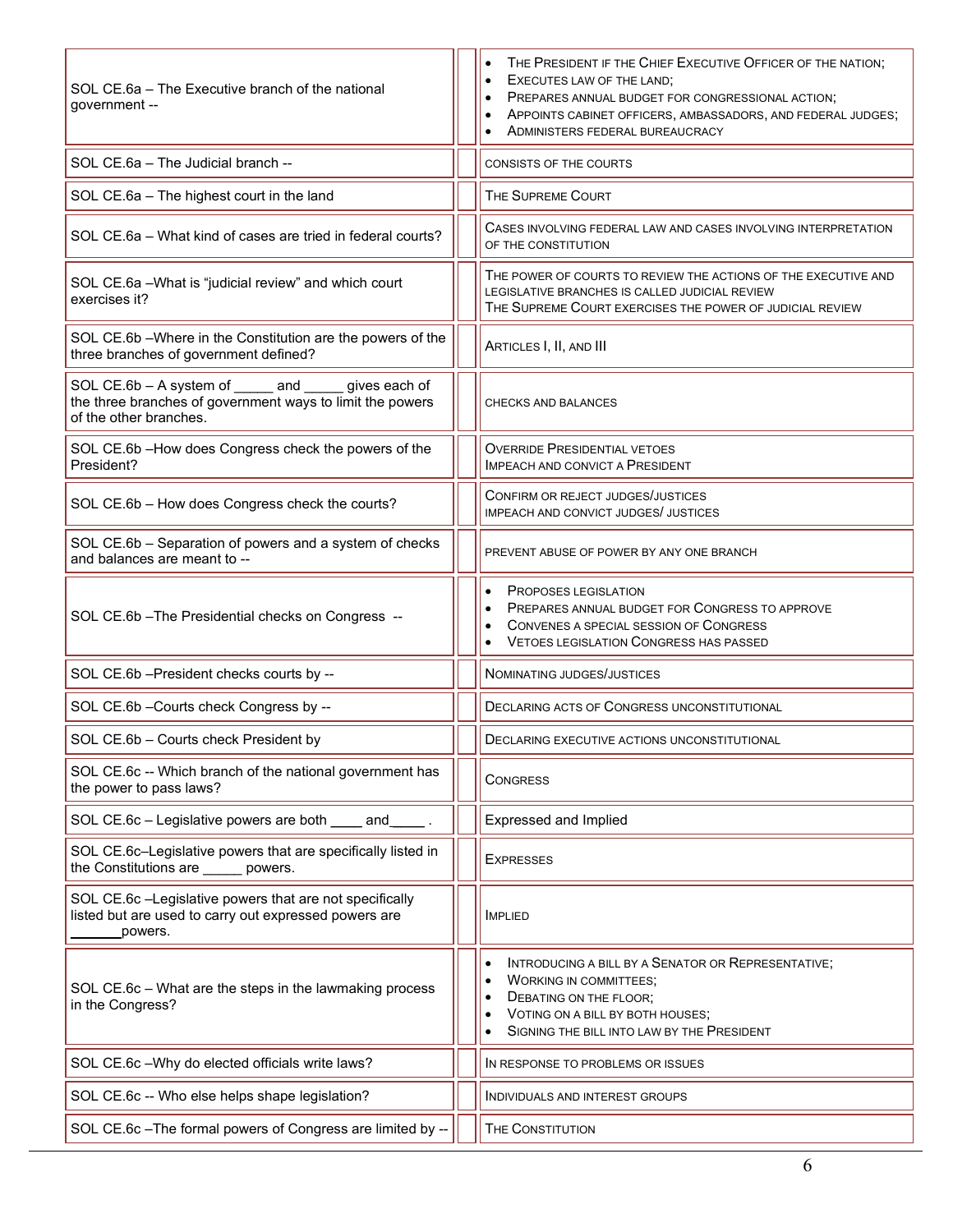| SOL CE.6d -How does the executive branch influence<br>policymaking?                                                                                      | PROPOSING LEGISLATION IN AN ANNUAL SPEECH TO CONGRESS (STATE<br>OF THE UNION ADDRESS);<br>APPEALING DIRECTLY TO THE PEOPLE;<br>APPROVING OR VETOING LEGISLATION;<br>$\bullet$<br>APPOINTING OFFICIALS WHO CARRY OUT THE LAWS                                                                                                                                                                                                                                   |
|----------------------------------------------------------------------------------------------------------------------------------------------------------|----------------------------------------------------------------------------------------------------------------------------------------------------------------------------------------------------------------------------------------------------------------------------------------------------------------------------------------------------------------------------------------------------------------------------------------------------------------|
| SOL CE.6d -Who interprets and executes the laws?                                                                                                         | CABINET DEPARTMENTS, AGENCIES, AND REGULATORY GROUPS                                                                                                                                                                                                                                                                                                                                                                                                           |
| SOL CE.6d -- The President exercises power as:                                                                                                           | CHIEF OF STATE: CEREMONIAL HEAD OF THE GOV'T<br>CHIEF EXECUTIVE: HEAD OF THE EXECUTIVE BRANCH<br>$\bullet$<br>CHIEF LEGISLATOR: PROPOSER OF THE LEGISLATIVE AGENDA<br>COMMANDER-IN-CHIEF: HEAD OF THE ARMED FORCES<br>$\bullet$<br>CHIEF DIPLOMAT: ARCHITECT OF AMERICAN FOREIGN POLICY<br>$\bullet$<br>CHIEF OF PARTY: LEADER OF THE POLITICAL PARTY THAT CONTROLS<br>$\bullet$<br>THE EXECUTIVE BRANCH<br>CHIEF CITIZEN: REPRESENTATIVE OF ALL OF THE PEOPLE |
| SOL CE.6d - Presidential power has _____ since the<br>Constitution was ratified.                                                                         | <b>GROWN</b>                                                                                                                                                                                                                                                                                                                                                                                                                                                   |
| SOL CE.7a - The form of government of the Commonwealth<br>of Virginia is established by the --                                                           | <b>VIRGINIA CONSTITUTION</b>                                                                                                                                                                                                                                                                                                                                                                                                                                   |
| SOL CE.7a -- What is the structure of the state government?                                                                                              | VIRGINIA CONSTITUTION DISTRIBUTES POWER AMONG THE LEGISLATIVE,<br>EXECUTIVE, AND JUDICIAL BRANCHES OF THE STATE GOVERNMENT.                                                                                                                                                                                                                                                                                                                                    |
| SOL CE.7a - The state legislative branch in Virginia is the --                                                                                           | <b>GENERAL ASSEMBLY</b>                                                                                                                                                                                                                                                                                                                                                                                                                                        |
| SOL CE.7a - The General Assembly is a two chamber or<br>legislature.                                                                                     | <b>BICAMERAL</b>                                                                                                                                                                                                                                                                                                                                                                                                                                               |
| SOL CE.7a -On the state level, executive power is<br>exercised by --                                                                                     | THE GOVERNOR                                                                                                                                                                                                                                                                                                                                                                                                                                                   |
| SOL CE.7a - The Governor is elected for a term of ___<br>years.                                                                                          | <b>FOUR</b>                                                                                                                                                                                                                                                                                                                                                                                                                                                    |
| SOL CE.7a - Who overseas specific functions of<br>government?                                                                                            | THE CABINET, WHOSE MEMBERS ARE APPOINTED BY THE GOVERNOR                                                                                                                                                                                                                                                                                                                                                                                                       |
| SOL CE.7a - The two other executive branch officers who<br>are elected for four year terms are --                                                        | THE LIEUTENANT GOVERNOR AND THE ATTORNEY GENERAL                                                                                                                                                                                                                                                                                                                                                                                                               |
| SOL CE.7a - The state court system consists of these four<br>levels --                                                                                   | · SUPREME COURT<br>• COURT OF APPEALS<br>• CIRCUIT COURTS<br>• DISTRICT COURTS AND JUVENILE AND DOMESTIC RELATIONS COURTS                                                                                                                                                                                                                                                                                                                                      |
| SOL CE.7a - In addition, this court offers ordinary people the<br>chance to resolve small disputes at a low cost and without a<br>lot of complication -- | SMALL CLAIMS COURT                                                                                                                                                                                                                                                                                                                                                                                                                                             |
| SOL CE.7b -- The Constitution establishes a<br>form<br>of government in which the n_________ government is<br>supreme.                                   | FEDERAL -- NATIONAL                                                                                                                                                                                                                                                                                                                                                                                                                                            |
| SOL CE.7b -- The powers not given to the national<br>government by the Constitution --                                                                   | ARE RESERVED TO THE STATES                                                                                                                                                                                                                                                                                                                                                                                                                                     |
| SOL CE.7b - What are the primary responsibilities of the<br>national government?                                                                         | CONDUCTS FOREIGN POLICY, REGULATES COMMERCE, AND PROVIDES FOR<br>THE COMMON DEFENSE                                                                                                                                                                                                                                                                                                                                                                            |
| SOL CE.7b -- What are the primary responsibilities of the<br>state government?                                                                           | PROMOTES PUBLIC HEALTH, SAFETY, AND WELFARE                                                                                                                                                                                                                                                                                                                                                                                                                    |
| SOL CE.7b -- Tensions exist when federal mandates require<br>state actions without --                                                                    | ADEQUATE FUNDING                                                                                                                                                                                                                                                                                                                                                                                                                                               |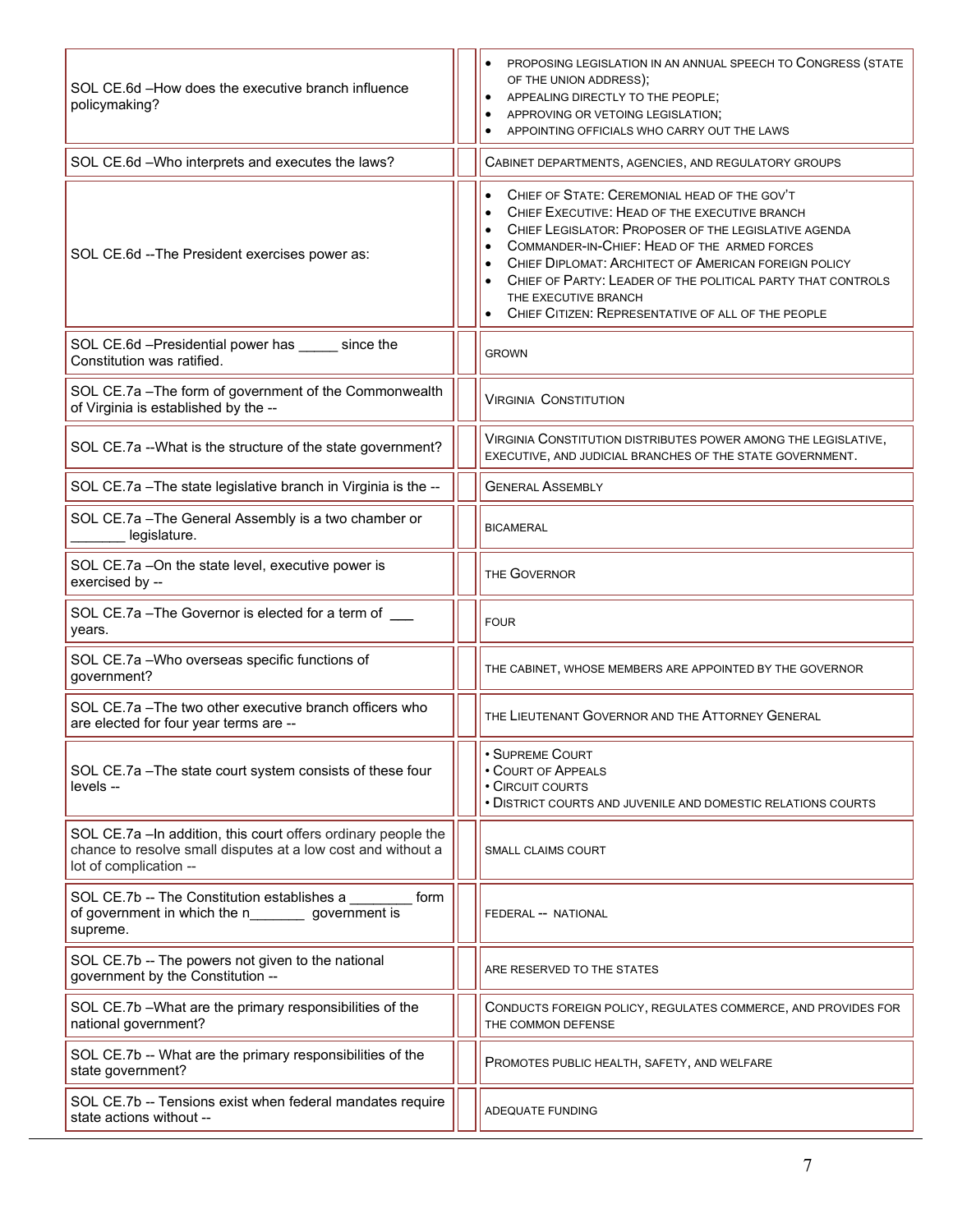| SOL CE.7c - What is the process used in the Virginia<br>General Assembly to make laws?                                                    | PROPOSING A BILL<br><b>WORKING IN COMMITTEES</b><br>DEBATING ON THE FLOOR<br>VOTING ON A BILL BY BOTH HOUSES<br>SIGNING THE BILL INTO LAW BY THE GOVERNOR                                                                                                                                                                                                                                                                                         |
|-------------------------------------------------------------------------------------------------------------------------------------------|---------------------------------------------------------------------------------------------------------------------------------------------------------------------------------------------------------------------------------------------------------------------------------------------------------------------------------------------------------------------------------------------------------------------------------------------------|
| SOL CE.7c -- The primary issues in the legislative process at<br>the state level concern:                                                 | EDUCATION - TO PROMOTE AN INFORMED AND ENGAGED CITIZENRY<br>(I.E., ESTABLISH MINIMUM STANDARDS FOR LOCAL SCHOOLS)<br>PUBLIC HEALTH - TO PROMOTE AND PROTECT THE HEALTH OF ITS<br>CITIZENS (I.E., FUND HEALTH BENEFITS)<br>ENVIRONMENT - TO PROTECT NATURAL RESOURCES (I.E., IMPROVE<br>WATER QUALITY IN THE CHESAPEAKE BAY)<br>STATE BUDGET - TO APPROVE A BIENNIAL (TWO YEAR) BUDGET<br>PREPARED BY THE GOVERNOR<br>LEVYING AND COLLECTING TAXES |
| SOL CE.7d -At the state level, the Virginia Constitution<br>grants executive power to:                                                    | THE GOVERNOR OF VIRGINIA                                                                                                                                                                                                                                                                                                                                                                                                                          |
| SOL CE.7d - The Governor acts in the several roles<br>including--                                                                         | CHIEF OF STATE<br><b>CHIEF LEGISLATOR</b><br><b>CHIEF ADMINISTRATOR</b><br><b>PARTY CHIEF</b><br>$\bullet$<br>COMMANDER-IN-CHIEF                                                                                                                                                                                                                                                                                                                  |
| SOL CE.7d -- Cabinet secretaries and departments,<br>agencies, commissions, and regulatory boards --                                      | <b>ADMINISTER LAWS</b><br><b>ENFORCE THE LAWS</b><br>REGULATE ASPECTS OF BUSINESS AND THE ECONOMY<br>PROVIDE SERVICES                                                                                                                                                                                                                                                                                                                             |
| SOL CE.8a -- Local governments in Virginia are --                                                                                         | POLITICAL SUBDIVISIONS CREATED BY THE GENERAL ASSEMBLY                                                                                                                                                                                                                                                                                                                                                                                            |
| SOL CE.8a -- What are the units of local government in<br>Virginia?                                                                       | COUNTIES, TOWNS, AND CITIES                                                                                                                                                                                                                                                                                                                                                                                                                       |
| SOL CE.8a - In each Virginia county, legislative power is<br>exercised by an --                                                           | ELECTED BOARD OF SUPERVISORS                                                                                                                                                                                                                                                                                                                                                                                                                      |
| SOL CE.8a - What are the roles of the Board of<br>Supervisors?                                                                            | ENACTS ORDINANCES (LOCAL LAWS)<br>ADOPTS ANNUAL BUDGET                                                                                                                                                                                                                                                                                                                                                                                            |
| SOL CE.8a - In all Virginia towns and cities, legislative power<br>(enacting ordinances, adopting annual budget) is exercised<br>by an -- | ELECTED TOWN COUNCIL OR ELECTED CITY COUNCIL                                                                                                                                                                                                                                                                                                                                                                                                      |
| SOL CE.8a - In Virginia towns and cities, voters or<br>Town/City Council members elect a --                                               | <b>MAYOR</b>                                                                                                                                                                                                                                                                                                                                                                                                                                      |
| SOL CE.8a - To oversee the operation of public schools, all<br>Virginia counties and cities have an--                                     | ELECTED OR APPOINTED SCHOOL BOARD                                                                                                                                                                                                                                                                                                                                                                                                                 |
| SOL CE.8a Town, city or county legislators may hire a<br>to oversee the operations of local government.                                   | <b>MANAGER</b>                                                                                                                                                                                                                                                                                                                                                                                                                                    |
| SOL CE.8a - In each locality, judicial disputes are heard by<br>judges of the --                                                          | CIRCUIT COURTS, DISTRICT COURTS, JUVENILE AND DOMESTIC RELATIONS<br>COURTS, AND SMALL CLAIMS COURTS                                                                                                                                                                                                                                                                                                                                               |
| SOL CE.8a - The Virginia Constitution requires that voters in<br>every locality also elect                                                | A SHERIFF,<br>A CLERK OF THE CIRCUIT COURT,<br>A COMMISSIONER OF REVENUE<br>A TREASURER                                                                                                                                                                                                                                                                                                                                                           |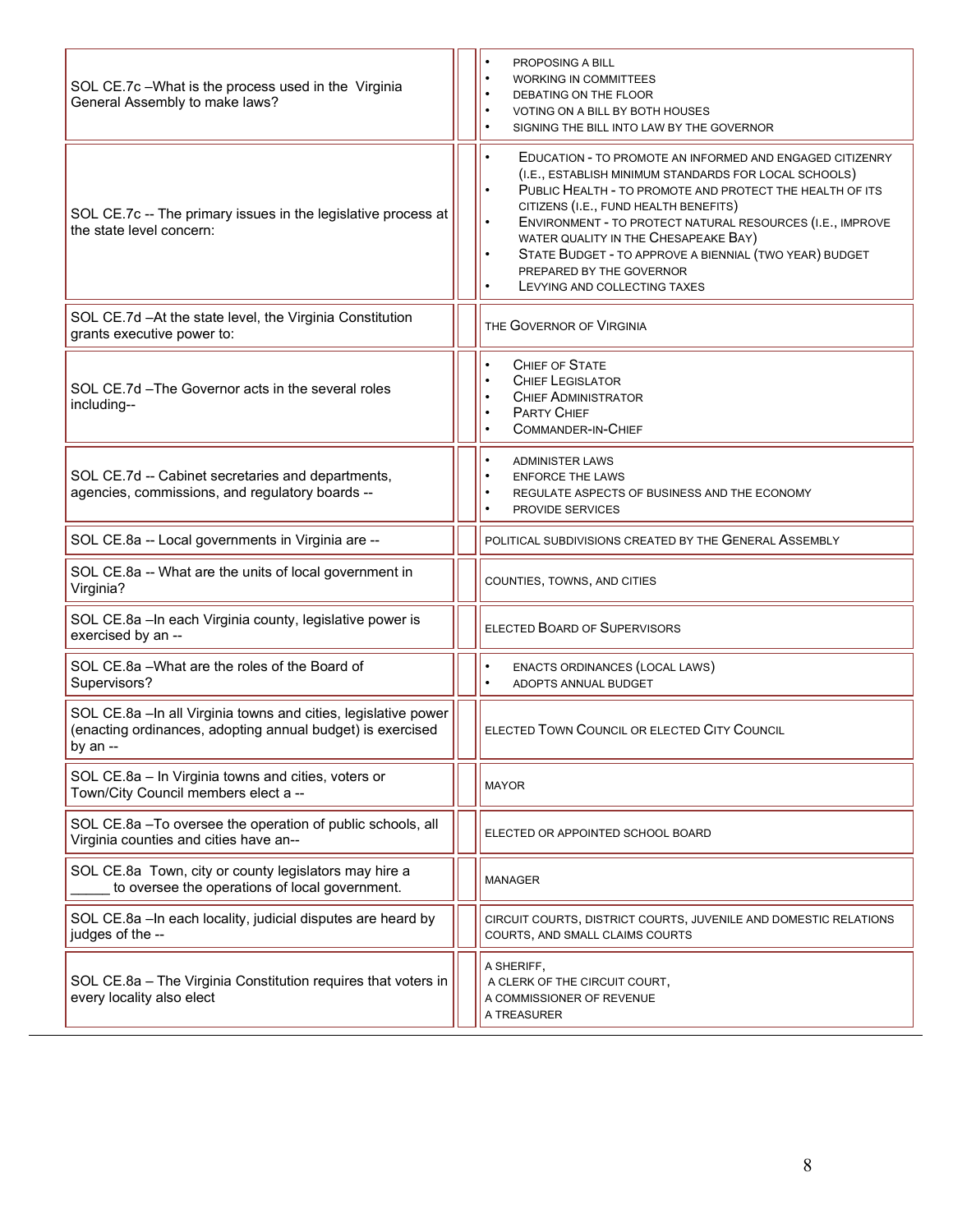| SOL CE.8a - Which powers do local government exercise?                                                  | ENFORCE STATE AND LOCAL LAWS<br>PROMOTE PUBLIC HEALTH<br>$\bullet$<br>PROTECT PUBLIC SAFETY<br><b>EDUCATE CHILDREN</b><br>PROTECT THE ENVIRONMENT<br>REGULATE LAND USE<br>LEVY AND COLLECT TAXES                                                                                                          |
|---------------------------------------------------------------------------------------------------------|-----------------------------------------------------------------------------------------------------------------------------------------------------------------------------------------------------------------------------------------------------------------------------------------------------------|
| SOL CE.8b - What is the relationship between the state and<br>local governments?                        | ALL POWERS OF THE LOCAL GOVERNMENT ARE GIVEN TO THEM BY THE<br>CONSTITUTION OF VIRGINIA AND ACTS BY THE GENERAL ASSEMBLY.                                                                                                                                                                                 |
| SOL CE.8b -Are all counties and cities given the same<br>powers?                                        | NO. CITIES HAVE CHARTERS AND THEIR POWERS ARE LISTED IN THE CITY<br>CHARTER.                                                                                                                                                                                                                              |
| SOL CE.8c-Laws adopted by counties, towns and cities are<br>called --                                   | <b>ORDINANCES</b>                                                                                                                                                                                                                                                                                         |
| SOL CE.8c - The local legislative body in independent cities<br>and incorporated towns is --            | AN ELECTED COUNCIL                                                                                                                                                                                                                                                                                        |
| SOL CE.8c - County ordinances are passed by --                                                          | AN ELECTED BOARD OF SUPERVISORS                                                                                                                                                                                                                                                                           |
| SOL CE.8c - Individuals have the greatest influence on the<br>decisions made by -                       | LOCAL GOVERNMENT OFFICIALS                                                                                                                                                                                                                                                                                |
| SOL CE.10a-What influence does the media have on public<br>policy and policymakers?                     | $\bullet$<br>FOCUSES PUBLIC ATTENTION ON SELECTED ISSUES<br>$\bullet$<br>OFFERS A FORUM IN WHICH OPPOSING VIEWPOINTS ARE<br>COMMUNICATED;<br>HOLDS GOVERNMENT OFFICIALS ACCOUNTABLE TO THE PUBLIC                                                                                                         |
| SOL CE.10a- Government officials use the media to --                                                    | COMMUNICATE WITH THE PUBLIC                                                                                                                                                                                                                                                                               |
| SOL CE.10b - Seeking to influence legislators to introduce<br>or vote for or against a bill is called - | <b>LOBBYING</b>                                                                                                                                                                                                                                                                                           |
| SOL CE.10b- How can individuals influence public policy?                                                | PARTICIPATING IN POLITICS (VOTING, CAMPAIGNING, SEEKING OFFICE);<br>$\bullet$<br>EXPRESSING OPINIONS (LOBBYING, DEMONSTRATING, WRITING<br>$\bullet$<br>LETTERS);<br><b>JOINING INTEREST GROUPS</b>                                                                                                        |
| SOL CE.10b - How do interest groups influence public<br>policy?                                         | <b>IDENTIFYING ISSUES;</b><br>MAKING POLITICAL CONTRIBUTIONS;<br><b>LOBBYING GOVERNMENT OFFICIALS</b>                                                                                                                                                                                                     |
| SOL CE.10c- Which international issues and events would<br>require local government officials to act?   | <b>RESPONDING TO PUBLIC HEALTH CONCERNS</b><br>PLANNING FOR THE PUBLIC SAFETY IN THE EVENT OF AN ACT OF<br><b>TERRORISM</b><br>PREPARING ECONOMIC DEVELOPMENT POLICIES IN RESPONSE TO THE<br>EMERGING GLOBAL ECONOMY<br>IMPLEMENTING POLICIES TO PROTECT THE ENVIRONMENT, E.G.,<br>WILDLIFE CONSERVATION. |
| SOL CE.9a - The judicial function is exercised in a dual<br>court system, which consists of:            | STATE AND FEDERAL COURTS                                                                                                                                                                                                                                                                                  |
| SOL CE.9a - The organization and jurisdiction of the federal<br>court system are derived from --        | THE U.S, CONSTITUTION AND FEDERAL LAWS                                                                                                                                                                                                                                                                    |
| SOL CE.9a - Federal Court system includes --                                                            | <b>U.S. SUPREME COURT</b><br><b>U.S. COURT OF APPEALS</b><br><b>U.S. DISTRICT COURT</b>                                                                                                                                                                                                                   |
| SOL CE.9a - Cases in these federal courts are decided by<br>justices or judges, but not juries --       | <b>SUPREME COURT</b><br><b>U.S. COURT OF APPEALS</b>                                                                                                                                                                                                                                                      |
| SOL CE.9a - Cases in these federal courts are decided by<br>judges with juries --                       | <b>U.S. DISTRICT COURTS</b>                                                                                                                                                                                                                                                                               |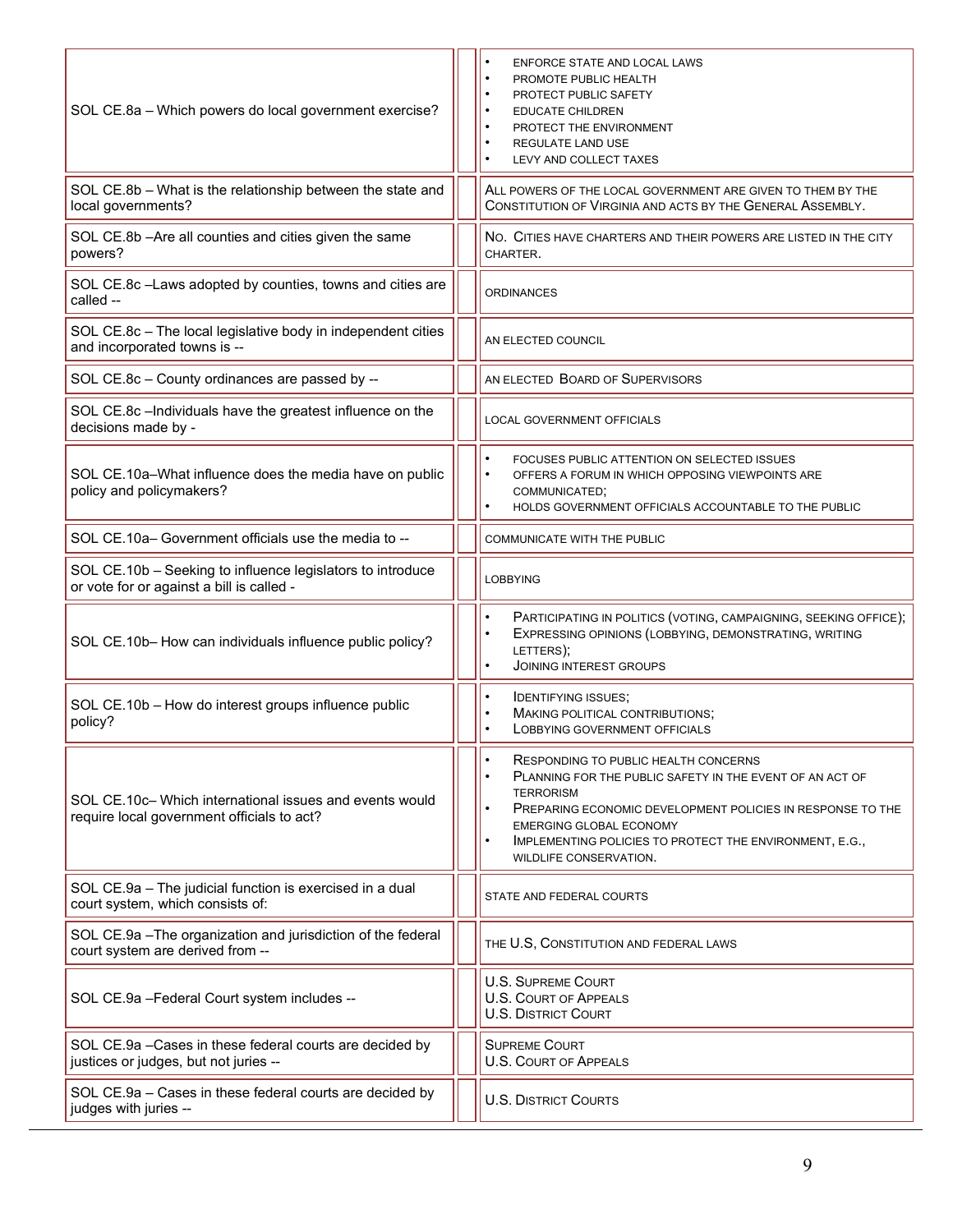| SOL CE.9a - Which federal court hears both appellate and<br>limited original jurisdiction?     | <b>U.S. SUPREME COURT</b>                                                                                                                                                                                                                                                                                                                                                  |
|------------------------------------------------------------------------------------------------|----------------------------------------------------------------------------------------------------------------------------------------------------------------------------------------------------------------------------------------------------------------------------------------------------------------------------------------------------------------------------|
| SOL CE.9a - Which federal court hears only appellate<br>jurisdiction?                          | <b>U.S. COURT OF APPEALS</b>                                                                                                                                                                                                                                                                                                                                               |
| SOL CE.9a - Which federal court hears only original<br>jurisdiction?                           | <b>U.S. DISTRICT COURTS</b>                                                                                                                                                                                                                                                                                                                                                |
| SOL CE.9a - Each state has its own court system with<br>powers derived from the --             | STATE CONSTITUTION AND STATE LAWS                                                                                                                                                                                                                                                                                                                                          |
| SOL CE.9a - Virginia's court system consists of:                                               | <b>VIRGINIA SUPREME COURT;</b><br><b>COURT OF APPEALS OF VIRGINIA;</b><br><b>CIRCUIT COURT;</b><br><b>GENERAL DISTRICT COURT AND JUVENILE AND DOMESTIC RELATIONS</b><br><b>DISTRICT COURT</b>                                                                                                                                                                              |
| SOL CE.9a - In which state court are cases trued by a judge<br>and jury?                       | <b>CIRCUIT COURT</b>                                                                                                                                                                                                                                                                                                                                                       |
| SOL CE.9a - Which Virginia court is the court of final<br>appeal?                              | <b>VIRGINIA SUPREME COURT</b>                                                                                                                                                                                                                                                                                                                                              |
| SOL CE.9a - Which court hears felony criminal cases?                                           | <b>CIRCUIT COURT</b>                                                                                                                                                                                                                                                                                                                                                       |
| SOL CE.9a - Which court hears misdemeanors and small<br>civil cases?                           | <b>GENERAL DISTRICT COURT</b>                                                                                                                                                                                                                                                                                                                                              |
| SOL CE.9b - What is judicial review?                                                           | THE SUPREME COURTS OF THE UNITED STATES AND VIRGINIA<br>DETERMINE THE CONSTITUTIONALITY OF LAWS AND EXECUTIVE<br>ACTS.                                                                                                                                                                                                                                                     |
| SOL CE.9b - Which Supreme Court case established the<br>principle of judicial review?          | <b>MARBURY V. MADISON</b>                                                                                                                                                                                                                                                                                                                                                  |
| SOL CE.9b - The supreme law of the land is the --                                              | CONSTITUTION                                                                                                                                                                                                                                                                                                                                                               |
| SOL CE.9b - In Virginia, state laws must conform to the --                                     | <b>VIRGINIA AND UNITED STATES CONSTITUTIONS.</b>                                                                                                                                                                                                                                                                                                                           |
| SOL CE.9c - Courts resolve two kinds of legal conflicts-                                       | CIVIL AND CRIMINAL                                                                                                                                                                                                                                                                                                                                                         |
| SOL CE.9c - What is a criminal case?                                                           | A COURT DETERMINES WHETHER A PERSON ACCUSED OF BREAKING THE<br>LAW IS GUILTY OR NOT GUILTY OF A MISDEMEANOR OR A FELONY.                                                                                                                                                                                                                                                   |
| SOL CE.9c - What are the procedures in a criminal case?                                        | PERSON ACCUSED OF A CRIME MAY BE ARRESTED IF THE POLICE HAVE<br>PROBABLE CAUSE<br>ACCUSED MAY BE COMMITTED TO JAIL OR RELEASED ON BAIL<br>CASE PROCEEDS TO AN ARRAIGNMENT WHERE PROBABLE CAUSE IS<br>REVIEWED, THE DEFENDANT MAY BE APPOINTED AN ATTORNEY, AND A<br>PLEA IS ENTERED<br>COURT DATE IS SET AND A TRIAL IS CONDUCTED<br><b>GUILTY VERDICT MAY BE APPEALED</b> |
| SOL CE.9c - A person accused of a crime may be arrested<br>if the police have                  | PROBABLE CAUSE                                                                                                                                                                                                                                                                                                                                                             |
| SOL CE.9c - After the arrest, the accused may be released<br>on ________.                      | <b>BAIL</b>                                                                                                                                                                                                                                                                                                                                                                |
| SOL CE.9c - At the _____ the defendant may be appointed<br>an attorney, and a plea is entered. | ARRAIGNMENT                                                                                                                                                                                                                                                                                                                                                                |
| SOL CE.9c-In a civil case, courts settles -                                                    | DISAGREEMENTS BETWEEN TWO PARTIES TO RECOVER DAMAGES OR<br>RECEIVE COMPENSATION                                                                                                                                                                                                                                                                                            |
| SOL CE.9c - In a civil case, the _____ files a complaint.                                      | <b>PLAINTIFF</b>                                                                                                                                                                                                                                                                                                                                                           |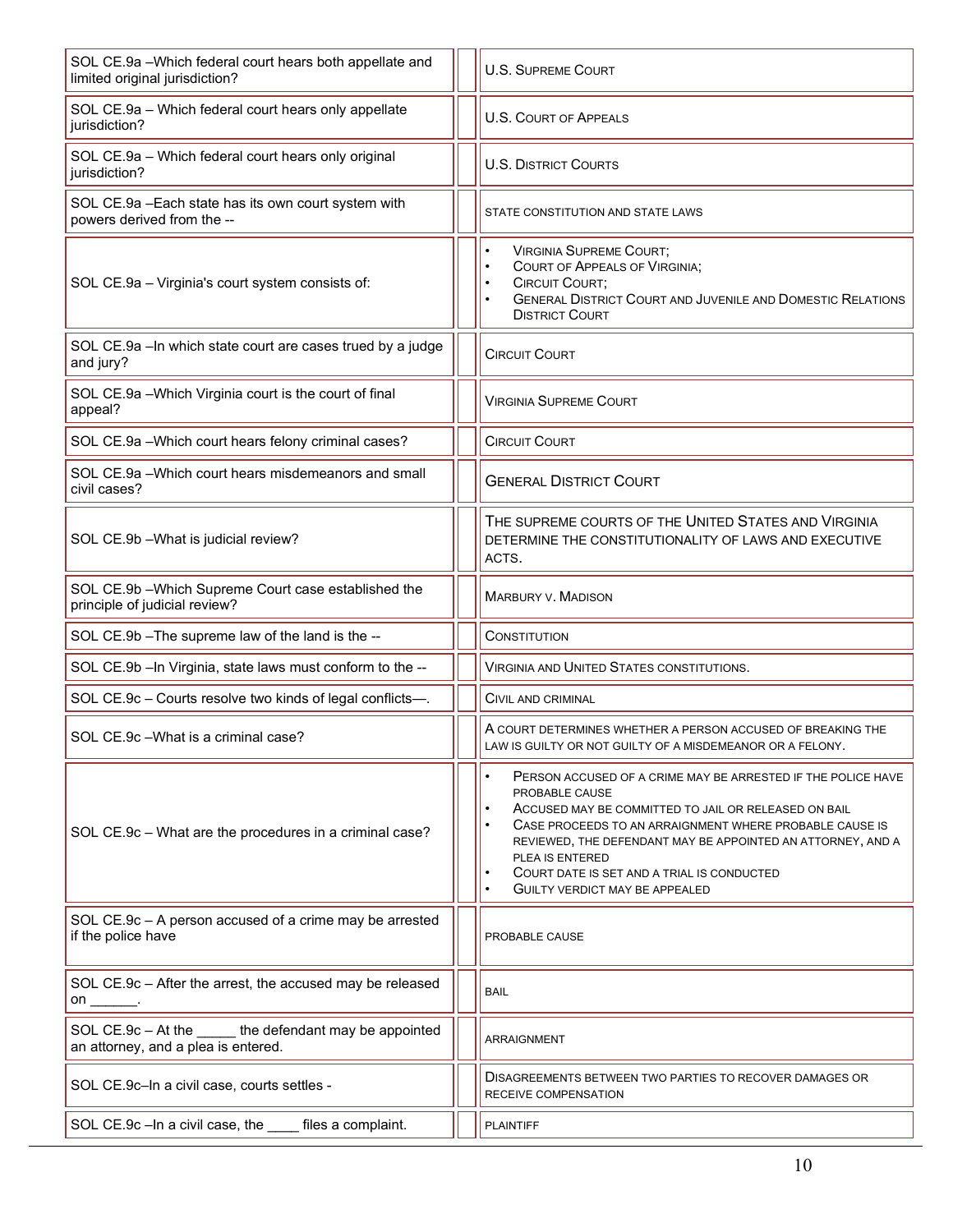| SOL CE.9c-Civil cases can be heard by -                                                                    | JUDGE OR JURY                                                                                                                                                                                                                                                                                                          |
|------------------------------------------------------------------------------------------------------------|------------------------------------------------------------------------------------------------------------------------------------------------------------------------------------------------------------------------------------------------------------------------------------------------------------------------|
| SOL CE.9c - Can civil cases be appealed?                                                                   | YES, CIVIL CASES CAN BE APPEALED                                                                                                                                                                                                                                                                                       |
| SOL CE.9d - The constitutional protection against unfair<br>governmental actions and laws is called        | DUE PROCESS                                                                                                                                                                                                                                                                                                            |
| SOL CE.9d - Which two amendments provide due process<br>protections?                                       | THE 5TH AND 14TH AMENDMENTS                                                                                                                                                                                                                                                                                            |
| SOL CE.9d - What is the purpose of the 5 <sup>th</sup> amendment?                                          | TO PROHIBIT THE NATIONAL GOVERNMENT FROM ACTING IN AN UNFAIR<br><b>MANNER</b>                                                                                                                                                                                                                                          |
| SOL CE.9d - What is the purpose of the 14 <sup>th</sup> amendment?                                         | TO PROHIBIT STATE AND LOCAL GOVERNMENTS FROM ACTING IN AN UNFAIR<br><b>MANNER</b>                                                                                                                                                                                                                                      |
| SOL CE.10a-What influence does the media have on public<br>policy and policymakers?                        | FOCUSES PUBLIC ATTENTION ON SELECTED ISSUES<br>OFFERS A FORUM IN WHICH OPPOSING VIEWPOINTS ARE<br>COMMUNICATED;<br>HOLDS GOVERNMENT OFFICIALS ACCOUNTABLE TO THE PUBLIC                                                                                                                                                |
| SOL CE.10a- Government officials use the media to --                                                       | COMMUNICATE WITH THE PUBLIC                                                                                                                                                                                                                                                                                            |
| SOL CE.10b - Seeking to influence legislators to introduce<br>or vote for or against a bill is called -    | <b>LOBBYING</b>                                                                                                                                                                                                                                                                                                        |
| SOL CE.10b- How can individuals influence public policy?                                                   | PARTICIPATING IN POLITICS (VOTING, CAMPAIGNING, SEEKING OFFICE);<br>EXPRESSING OPINIONS (LOBBYING, DEMONSTRATING, WRITING<br>LETTERS);<br><b>JOINING INTEREST GROUPS</b>                                                                                                                                               |
| SOL CE.10b - How do interest groups influence public<br>policy?                                            | <b>IDENTIFYING ISSUES;</b><br>MAKING POLITICAL CONTRIBUTIONS;<br><b>LOBBYING GOVERNMENT OFFICIALS</b>                                                                                                                                                                                                                  |
| SOL CE.10c- Which international issues and events would<br>require local government officials to act?      | RESPONDING TO PUBLIC HEALTH CONCERNS<br>$\bullet$<br>PLANNING FOR THE PUBLIC SAFETY IN THE EVENT OF AN ACT OF<br><b>TERRORISM</b><br>PREPARING ECONOMIC DEVELOPMENT POLICIES IN RESPONSE TO THE<br><b>EMERGING GLOBAL ECONOMY</b><br>IMPLEMENTING POLICIES TO PROTECT THE ENVIRONMENT, E.G., WILDLIFE<br>CONSERVATION. |
| CE.11a - People have to make choices because -                                                             | RESOURCES ARE LIMITED                                                                                                                                                                                                                                                                                                  |
| CE.11a - Name four types of resources-                                                                     | NATURAL, HUMAN, CAPITAL, ENTREPRENEURSHIP                                                                                                                                                                                                                                                                              |
| CE.11a - That which is given up when a choice is made is<br>called $\_\_\_\_\_\$ .                         | <b>OPPORTUNITY COST</b>                                                                                                                                                                                                                                                                                                |
| CE.11a - The amount of money exchanged for a good or<br>service is the _____.                              | PRICE                                                                                                                                                                                                                                                                                                                  |
| CE.11a - ____ are used to change economic behavior.                                                        | <b>INCENTIVES</b>                                                                                                                                                                                                                                                                                                      |
| CE.11a - What determines price?                                                                            | THE INTERACTION OF SUPPLY AND DEMAND                                                                                                                                                                                                                                                                                   |
| CE.11a - The amount of a good or service that consumers<br>are willing and able to buy at a certain price  | <b>DEMAND</b>                                                                                                                                                                                                                                                                                                          |
| CE.11a - The amount of a good or service that producers<br>are willing and able to sell at a certain price | <b>SUPPLY</b>                                                                                                                                                                                                                                                                                                          |
| CE.11a - Making goods or providing services                                                                | PRODUCTION                                                                                                                                                                                                                                                                                                             |
| CE.11a - What determines what is produced?                                                                 | RESOURCES AVAILABLE AND CONSUMER PREFERENCES                                                                                                                                                                                                                                                                           |
| CE.11a - The using of goods and services is known as -                                                     | <b>CONSUMPTION</b>                                                                                                                                                                                                                                                                                                     |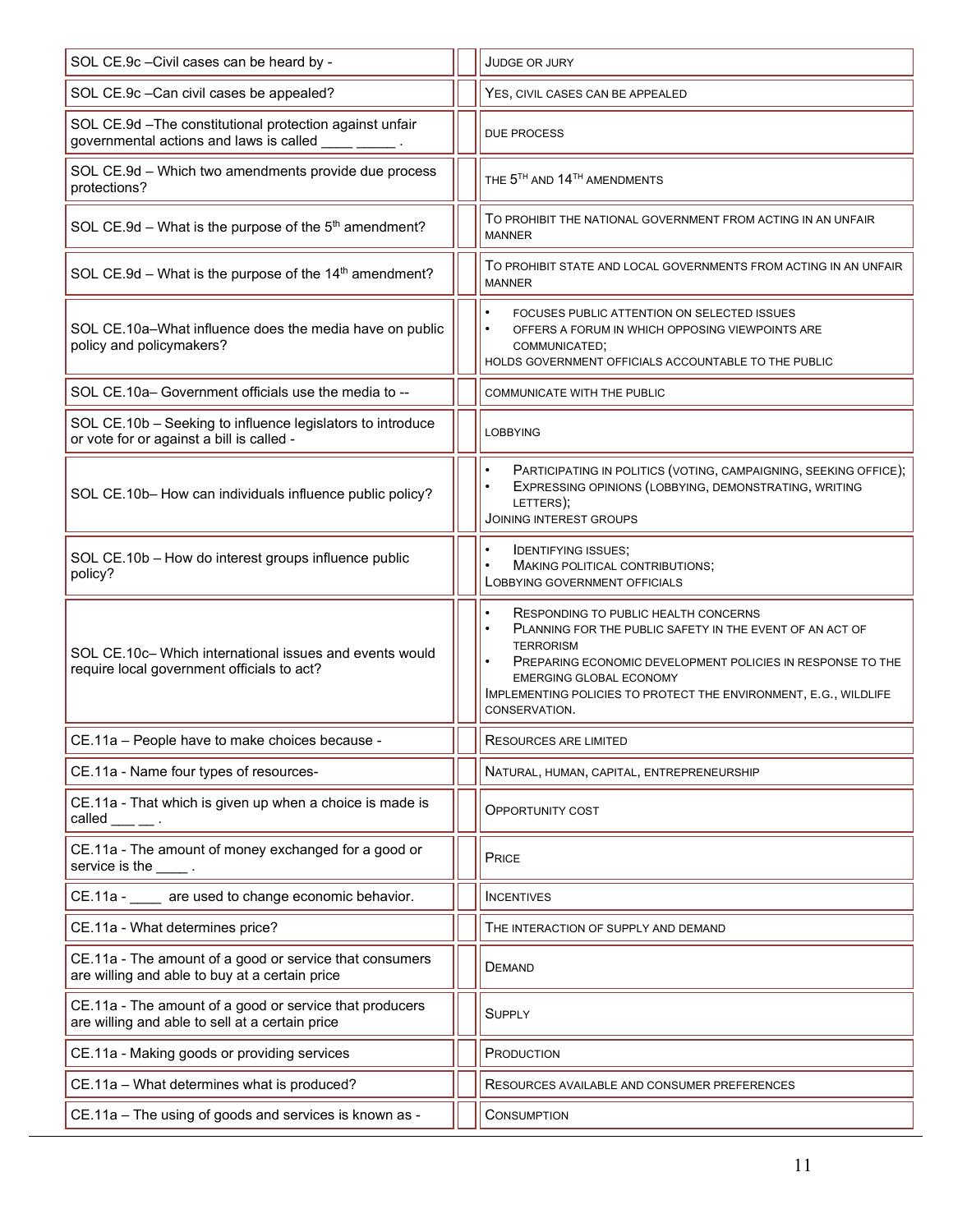| CE.11a - What determines what is purchased?                                                                                                                     | CONSUMER PREFERENCE AND PRICE                                                                                                                                               |
|-----------------------------------------------------------------------------------------------------------------------------------------------------------------|-----------------------------------------------------------------------------------------------------------------------------------------------------------------------------|
| CE.11b - Four major economic systems are:                                                                                                                       | <b>TRADITIONAL ECONOMY</b><br><b>FREE MARKET ECONOMY</b><br><b>COMMAND ECONOMY</b><br><b>MIXED ECONOMY</b>                                                                  |
| CE.11b - What characterizes a traditional economy?                                                                                                              | ECONOMIC DECISIONS ARE BASED ON CUSTOM OR TRADITION;<br>PEOPLE TEND TO DO THE SAME WORK THAT PARENTS DID                                                                    |
| CE.11b - Private ownership of property and resources, profit,<br>competition, consumer sovereignty and individual choice<br>characterize this type of economy - | <b>FREE MARKET</b>                                                                                                                                                          |
| CE.11b - Central ownership of property and resources,<br>centrally-planned economy, and lack of consumer choice<br>characterize this type of economy -          | <b>COMMAND ECONOMY</b>                                                                                                                                                      |
| CE.11b - In which type of economic system is the<br>government's role less than in a free market economy but<br>more than in a command economy?                 | <b>MIXED ECONOMY</b>                                                                                                                                                        |
| CE.11b - Which is the most common type of economic<br>system?                                                                                                   | <b>MIXED ECONOMY</b>                                                                                                                                                        |
| CE.11b - The U.S. has this type of economic system -                                                                                                            | A MIXED ECONOMY                                                                                                                                                             |
| CE.11b - In a mixed economy, there is both a government-<br>owned public sector and a private sector where decisions<br>are made by -                           | INDIVIDUALS AND BUSINESSES                                                                                                                                                  |
| CE.11b - A form of business organization with one owner<br>who takes all the risks and all the profits                                                          | PROPRIETORSHIP                                                                                                                                                              |
| CE.11b - Are there any countries in the world that have<br>purely free market economies?                                                                        | NO, ALTHOUGH THE SIZE AND THE CONTROL OF THE GOVERNMENT VARIES<br><b>WIDELY</b>                                                                                             |
| CE.11c - Who makes economic decisions in the U.S.?                                                                                                              | INDIVIDUALS, BUSINESSES AND GOVERNMENT                                                                                                                                      |
| CE.11c - Name five characteristics of the U.S. economy.                                                                                                         | FREE MARKETS;<br>PRIVATE PROPERTY;<br>PROFIT;<br>COMPETITION;<br><b>CONSUMER SOVEREIGNTY</b>                                                                                |
| CE.11c - "Free" markets are                                                                                                                                     | MARKETS THAT OPERATE WITHOUT UNDUE INTERFERENCE FROM THE<br>GOVERNMENT WHERE PRICES ARE DETERMINED BY SUPPLY AND DEMAND                                                     |
| CE.11c - One characteristic of the U.S. economy is private<br>property. This means:                                                                             | INDIVIDUALS AND BUSINESSES HAVE THE RIGHT TO OWN PERSONAL<br>PROPERTY AS WELL AS THE MEANS OF PRODUCTION WITHOUT UNDUE<br>INTERFERENCE FROM THE GOVERNMENT.                 |
| CE.11c-Profit consists of -                                                                                                                                     | EARNINGS AFTER ALL EXPENSES HAVE BEEN PAID.                                                                                                                                 |
| CE.11c - Why are profit and competition essential<br>characteristics of the U.S. economy?                                                                       | PROFIT ENCOURAGES RIVALRY BETWEEN THE PRODUCERS OR THE SELLERS<br>OF ANY PARTICULAR GOOD OR SERVICE. THIS RESULTS IN BETTER QUALITY<br>GOODS AND SERVICES AT A LOWER PRICE. |
| CE.11c - What is "consumer sovereignty"?                                                                                                                        | CONSUMERS DETERMINE THROUGH THEIR PURCHASES WHAT GOODS AND<br>SERVICES WILL BE PRODUCED. IN A COMMAND ECONOMY THE GOVERNMENT<br>MIGHT MAKE THESE DECISIONS.                 |
| CE.11c – Free markets are markets that are allowed to<br>operate without undue interference by the -                                                            | <b>GOVERNMENT</b>                                                                                                                                                           |
| CE.11c - Free market competition results in -                                                                                                                   | BETTER QUALITY, LOWER PRICES                                                                                                                                                |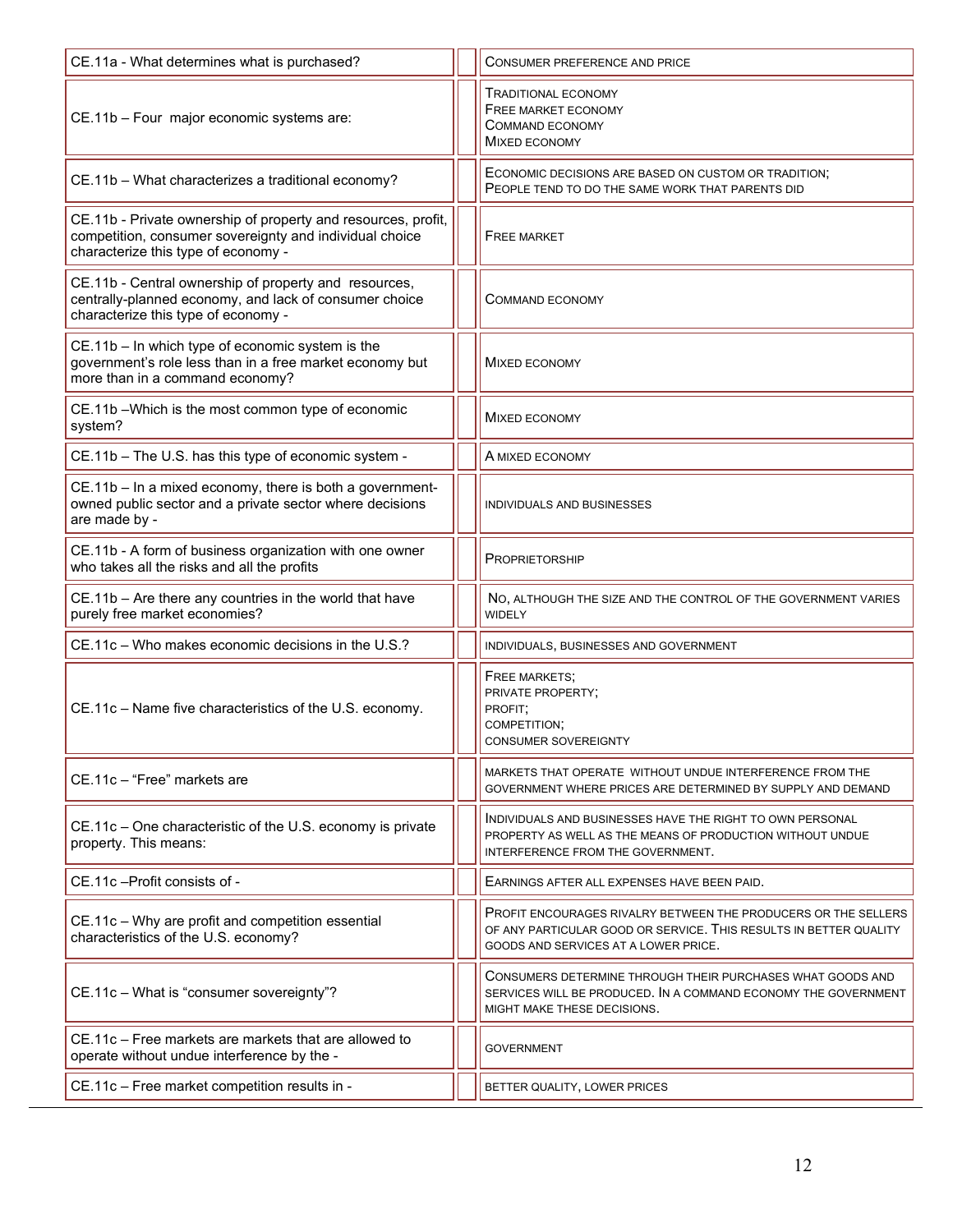| CE.11c - In the U.S., who determines through purchases<br>what businesses produce and sell?                                                                                                   | <b>CONSUMERS</b>                                                                                              |
|-----------------------------------------------------------------------------------------------------------------------------------------------------------------------------------------------|---------------------------------------------------------------------------------------------------------------|
| CE.12a - In this form of business organization, the owner<br>takes all the risks and receives all the profits -                                                                               | PROPRIETORSHIP                                                                                                |
| CE.12c - In this form of business organization, two or more<br>owners share the risks and share the profits -                                                                                 | <b>PARTNERSHIP</b>                                                                                            |
| CE.12c- In this form of organization, the business is<br>authorized by law to act as a legal person. The business<br>owners share the profits, but are liable only for their<br>investments - | <b>CORPORATION</b>                                                                                            |
| CE.12c - A person who takes a risk to produce goods and<br>services in search of profit is -                                                                                                  | AN ENTREPRENEUR                                                                                               |
| CE.12c - In a proprietorship, who takes all the risks and all<br>the profits?                                                                                                                 | A SINGLE OWNER                                                                                                |
| CE.12c- A business partnership has ___ ___ who share<br>the risks and the profits.                                                                                                            | <b>TWO OR MORE OWNERS</b>                                                                                     |
| CE.12c- A corporation is a form of business that is<br>authorized by law, regardless of the number of owners, to<br>act as:                                                                   | A LEGAL PERSON                                                                                                |
| CE.12c- In which form of business is owner liability limited to<br>investment?                                                                                                                | <b>CORPORATION</b>                                                                                            |
| CE.12c- Why might it benefit a business to become a<br>corporation?                                                                                                                           | IF THE BUSINESS FAILS, THE OWNERS WON'T BE RESPONSIBLE FOR PAYING<br>THE BUSINESS DEBTS                       |
| CE.12d - In the U.S. economy, what flows continuously<br>among households, businesses and markets?                                                                                            | RESOURCES, GOODS AND SERVICES                                                                                 |
| CE.12d - What do individual and business savings do for the<br>economy?                                                                                                                       | PROVIDE FINANCIAL CAPITAL THAT CAN BE BORROWED FOR BUSINESS<br>EXPANSION AND INCREASED CONSUMPTION            |
| CE.12c-Businesses (producers) buy ___; make products<br>that are sold to individuals, other businesses, and the<br>government; and use the profits to buy more                                | RESOURCES - RESOURCES                                                                                         |
| CE.12c - Governments use<br>from individuals and<br>businesses to provide public goods and services.                                                                                          | TAX REVENUE                                                                                                   |
|                                                                                                                                                                                               |                                                                                                               |
| CE.12d - Why do Virginia and the United States trade with<br>other nations?                                                                                                                   | TO INCREASE WEALTH                                                                                            |
| CE.12d - Virginia and the United States<br>in the<br>production of certain goods and services.                                                                                                | SPECIALIZE                                                                                                    |
| CE.12d - What is the impact of technological innovation on<br>world trade?                                                                                                                    | CONTRIBUTE TO THE GLOBAL FLOW OF INFORMATION, CAPITAL, GOODS, AND<br>SERVICES; LOWERS THE COST OF PRODUCTION. |
| CE.12e - How do financial institutions like banks encourage<br>saving and investing?                                                                                                          | PRIVATE FINANCIAL INSTITUTIONS ACT AS INTERMEDIARIES BETWEEN<br>SAVERS AND BORROWERS.                         |
| CE.12e- What are some examples of private financial<br>institutions?                                                                                                                          | BANKS, SAVINGS AND LOANS, CREDIT UNIONS, AND SECURITIES<br><b>BROKERAGES</b>                                  |
| CE.12e - Banks receive deposits and make _____.                                                                                                                                               | LOANS                                                                                                         |
| CE.12f- Worldwide markets, buying and selling of goods<br>and services by all nations comprises the -                                                                                         | <b>GLOBAL ECONOMY</b>                                                                                         |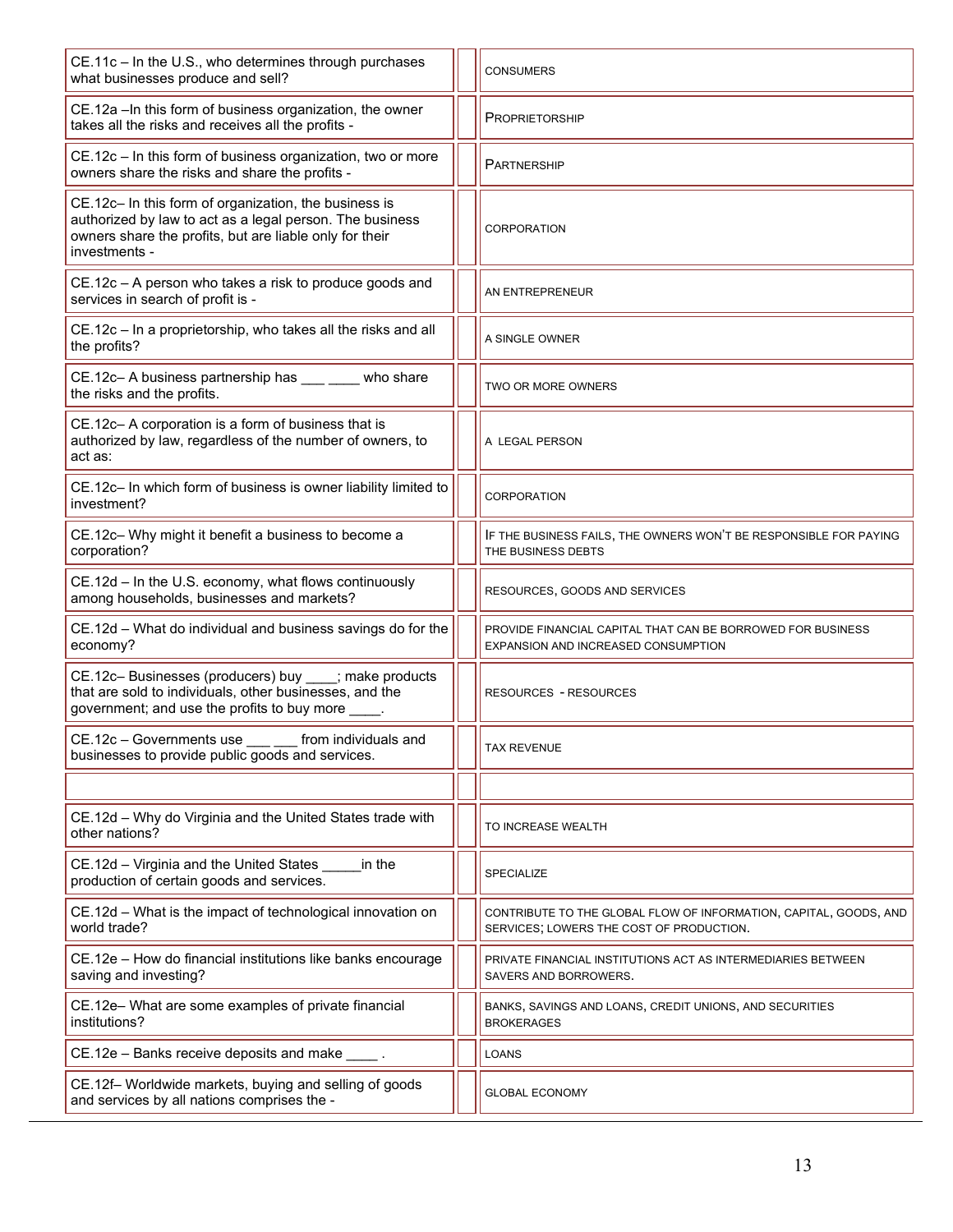| CE.12f- What is the "global economy"?                                                                                                        | WORLDWIDE MARKETS IN WHICH THE BUYING AND SELLING OF GOODS AND<br>SERVICES BY ALL NATIONS TAKES PLACE                                                                                                                                |
|----------------------------------------------------------------------------------------------------------------------------------------------|--------------------------------------------------------------------------------------------------------------------------------------------------------------------------------------------------------------------------------------|
| CE.12f - Why do states and nations trade?                                                                                                    | TO OBTAIN GOODS AND SERVICES THEY CANNOT PRODUCE OR<br>PRODUCE EFFICIENTLY THEMSELVES<br>TO BUY GOODS AND SERVICES AT A LOWER COST OR A LOWER<br>OPPORTUNITY COST<br>TO SELL GOODS AND SERVICES TO OTHER COUNTRIES<br>TO CREATE JOBS |
|                                                                                                                                              |                                                                                                                                                                                                                                      |
| CE.13a - The government both promotes and regulates                                                                                          | <b>COMPETITION</b>                                                                                                                                                                                                                   |
| CE.13a - How does the government promotes marketplace<br>competition?                                                                        | ENFORCING ANTITRUST LEGISLATION TO DISCOURAGE THE<br>DEVELOPMENT OF MONOPOLIES<br>ENGAGING IN GLOBAL TRADE<br>SUPPORTING BUSINESS START-UPS                                                                                          |
| CE.13a - The government promotes competition by<br>legislation to discourage the development of<br>enforcing<br>monopolies.                  | <b>ANTITRUST</b>                                                                                                                                                                                                                     |
| CE.13a - What are three government agencies that oversee<br>the way individuals and companies do business?                                   | FCC (FEDERAL COMMUNICATIONS COMMISSION)<br>EPA (ENVIRONMENTAL PROTECTION AGENCY)<br>FTC (FEDERAL TRADE COMMISSION)                                                                                                                   |
| CE.13b - What are some examples of public goods and<br>services?                                                                             | INTERSTATE HIGHWAYS, POSTAL SERVICE, AND NATIONAL DEFENSE                                                                                                                                                                            |
| CE.13b - Public goods and services provide benefits to<br>many simultaneously, but would not be available if -                               | INDIVIDUALS HAD TO PROVIDE THEM                                                                                                                                                                                                      |
| CE.13b - How do governments get the money to produce<br>public goods and services?                                                           | THROUGH TAX REVENUE AND THROUGH BORROWED FUNDS                                                                                                                                                                                       |
| CE.13c - Where does Congress get the authority to tax<br>personal and business incomes?                                                      | <b>16TH AMENDMENT</b>                                                                                                                                                                                                                |
| CE.13c - The government can ___, ___, and ___ to<br>influence economic activity.                                                             | TAX, BORROW AND SPEND                                                                                                                                                                                                                |
| CE.13c - Government<br>reduce the funds<br>available for private and business spending.                                                      | <b>TAX INCREASES</b>                                                                                                                                                                                                                 |
| CE.13c - Government increase funds for private<br>and business spending.                                                                     | <b>TAX DECREASES</b>                                                                                                                                                                                                                 |
| CE.13c - The government can increase funds available for<br>borrowing by individuals and businesses by -                                     | REDUCING THE AMOUNT IT BORROWS                                                                                                                                                                                                       |
| CE.13c - The government increases government borrowing<br>in order to ______ funds available for borrowing by<br>individuals and businesses. | <b>REDUCE</b>                                                                                                                                                                                                                        |
| CE.13c - Increased government spending<br>demand,<br>which may __ employment and production.                                                 | INCREASES, INCREASE                                                                                                                                                                                                                  |
| CE.13c - government spending reduces demand,<br>which may result in a ______ of the economy.                                                 | LESS, SLOWING                                                                                                                                                                                                                        |
| CE.13c - Increased government spending may result in<br>taxes.                                                                               | <b>HIGHER</b>                                                                                                                                                                                                                        |
| CE.13c - Decreased government spending may result in<br>taxes.                                                                               | <b>LOWER</b>                                                                                                                                                                                                                         |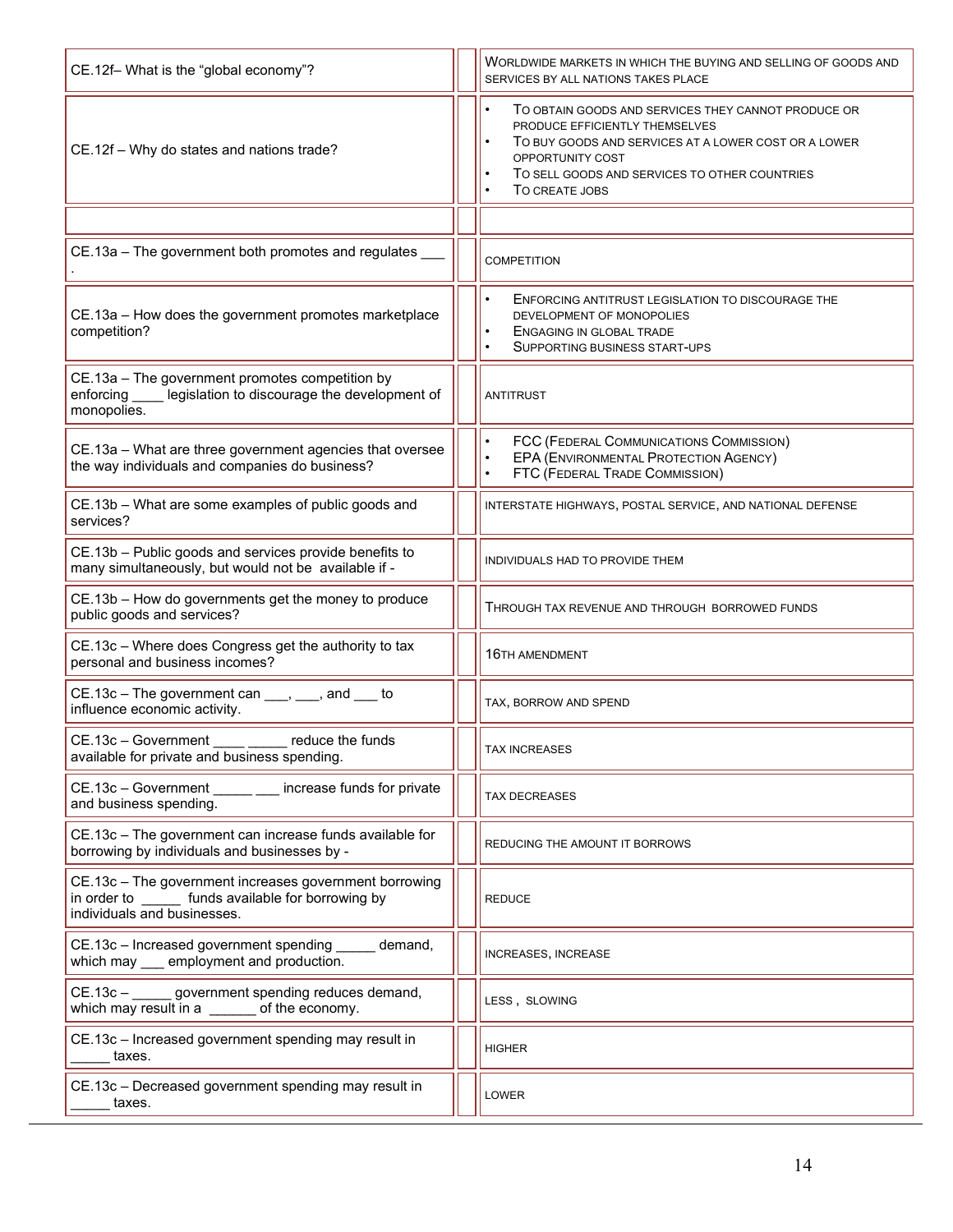| $CE.13d - The FED is the -$                                                                                                      | FEDERAL RESERVE SYSTEM                                                                                                                                                                                                             |
|----------------------------------------------------------------------------------------------------------------------------------|------------------------------------------------------------------------------------------------------------------------------------------------------------------------------------------------------------------------------------|
| CE.13d - The Federal Reserve System (Fed) is the<br>of the United States.                                                        | <b>CENTRAL BANK</b>                                                                                                                                                                                                                |
| CE.13d - The FED regulates the -                                                                                                 | <b>MONEY SUPPLY</b>                                                                                                                                                                                                                |
| CE.13d - The Federal Reserve bank acts as a banker's<br>bank by issuing currency and regulating the amount of<br>in circulation. | <b>MONEY</b>                                                                                                                                                                                                                       |
| CE.13d - What does the Fed do to slow the economy?                                                                               | THE FED CAN RESTRICT THE MONEY SUPPLY, CAUSING INTEREST RATES TO<br><b>RISE</b>                                                                                                                                                    |
| CE.13d - Why would the Fed increase the money supply,<br>causing interest rates to decline?                                      | TO STIMULATE THE ECONOMY                                                                                                                                                                                                           |
| CE.13d - What are three ways the Federal Reserve Bank<br>can slow the economy?                                                   | INCREASE THE RESERVE REQUIREMENT;<br>RAISE THE DISCOUNT RATE;<br><b>SELL GOVERNMENT SECURITIES</b>                                                                                                                                 |
| CE.13d - What are three ways the Federal Reserve Bank<br>can stimulate the economy?                                              | LOWER THE RESERVE REQUIREMENT; LOWERS THE DISCOUNT RATE;<br>PURCHASES GOVERNMENT SECURITIES                                                                                                                                        |
| CE.13e -How does the U.S. government protect consumer<br>rights and property rights?                                             | THE GOVERNMENT PASSES LAWS AND CREATES AGENCIES TO PROTECT<br>CONSUMER RIGHTS AND PROPERTY RIGHTS                                                                                                                                  |
| CE.13e - Individuals have the right of private ownership,<br>which is protected by -                                             | NEGOTIATED CONTRACTS THAT ARE ENFORCEABLE BY LAW                                                                                                                                                                                   |
| CE.13e -How is private property protected?                                                                                       | BY NEGOTIATED CONTRACTS THAT ARE ENFORCEABLE BY LAW                                                                                                                                                                                |
| CE.13e - How is public health and safety protected?                                                                              | GOVERNMENT AGENCIES ESTABLISH GUIDELINES THAT PROTECT PUBLIC<br>HEALTH AND SAFETY.                                                                                                                                                 |
| CE.13e - How are consumer rights protected?                                                                                      | CONSUMERS MAY TAKE LEGAL ACTION AGAINST VIOLATIONS OF CONSUMER<br>RIGHTS.                                                                                                                                                          |
| CE.13e - What is the CPSC?                                                                                                       | <b>Consumer Product Safety Commission</b>                                                                                                                                                                                          |
| CE.13e - What is the FDA?                                                                                                        | Food and Drug Administration                                                                                                                                                                                                       |
| CE.13e - What is OSHA?                                                                                                           | Occupational Safety and Health Administration                                                                                                                                                                                      |
| CE.13e - What is the EEOC?                                                                                                       | <b>Equal Employment Opportunity Commission</b>                                                                                                                                                                                     |
| CE.13e - What is the EPA-                                                                                                        | <b>Environmental Protection Agency</b>                                                                                                                                                                                             |
| CE.13e-Name two agencies that protect consumers?                                                                                 | - CPSC- CONSUMER PRODUCT SAFETY COMMISSION<br>- FDA- FOOD AND DRUG ADMINISTRATION                                                                                                                                                  |
| CE.13e -Name two agencies that protect labor?                                                                                    | - OSHA- OCCUPATIONAL SAFETY AND HEALTH ADMINISTRATION<br>- EEOC- EQUAL EMPLOYMENT OPPORTUNITY COMMISSION                                                                                                                           |
| CE.13e -Name an agency that protects the environment?                                                                            | <b>EPA- ENVIRONMENTAL PROTECTION AGENCY</b>                                                                                                                                                                                        |
| CE.13f-Money acts as-                                                                                                            | A MEDIUM OF EXCHANGE, MAKING TRADE EASIER.<br>$\bullet$<br>A STORE OF VALUE, MAKING IT EASIER TO SAVE AND INVEST.<br>$\bullet$<br>A MEASURE OF VALUE, MAKING IT EASIER TO COMPARE THE VALUE OF<br>$\bullet$<br>GOODS AND SERVICES. |
| CE.13f - What are the three types of money generally used<br>in the U.S.?                                                        | • COINS<br>• CURRENCY<br>* DEPOSITS IN BANK ACCOUNTS THAT CAN BE ACCESSED BY CHECKS AND<br>DEBIT CARDS.                                                                                                                            |
|                                                                                                                                  |                                                                                                                                                                                                                                    |